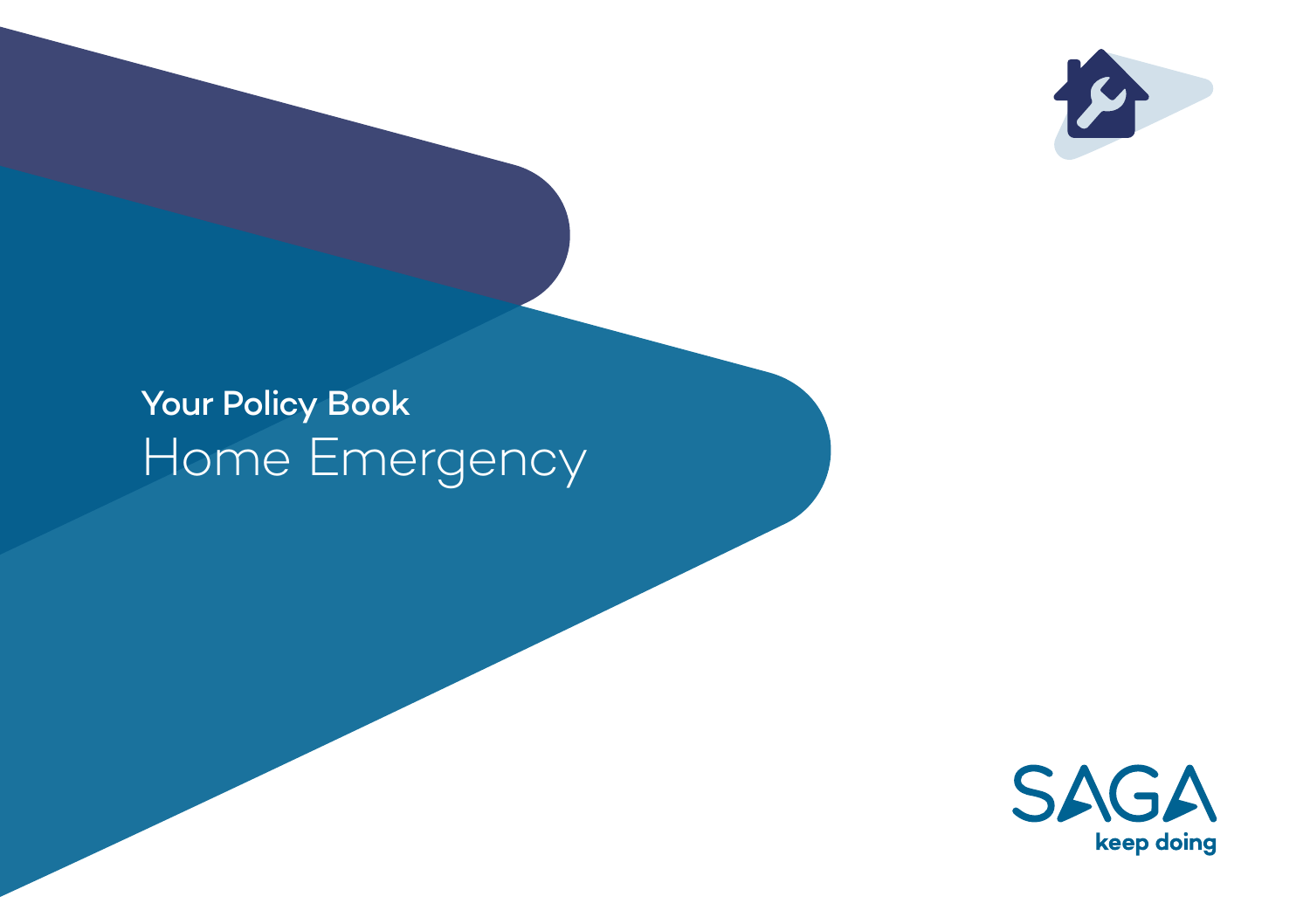## All about Saga Home Emergency

| Welcome to Saga Home Emergency                      |  |
|-----------------------------------------------------|--|
| Our cover at a glance                               |  |
| When we can help and when we can't                  |  |
| Our answers to your questions                       |  |
| What to do in an emergency                          |  |
| If things don't go to plan and you want to complain |  |
| Some other information you need to know             |  |

## Your policy in detail

| Specific policy words and what they mean          |    |
|---------------------------------------------------|----|
| Home Emergency                                    | 14 |
| Home and Heating Emergency                        |    |
| General Exclusions that apply to the whole policy |    |
| General Conditions that apply to the whole policy |    |
| Additional Cover - Annual Boiler Service          |    |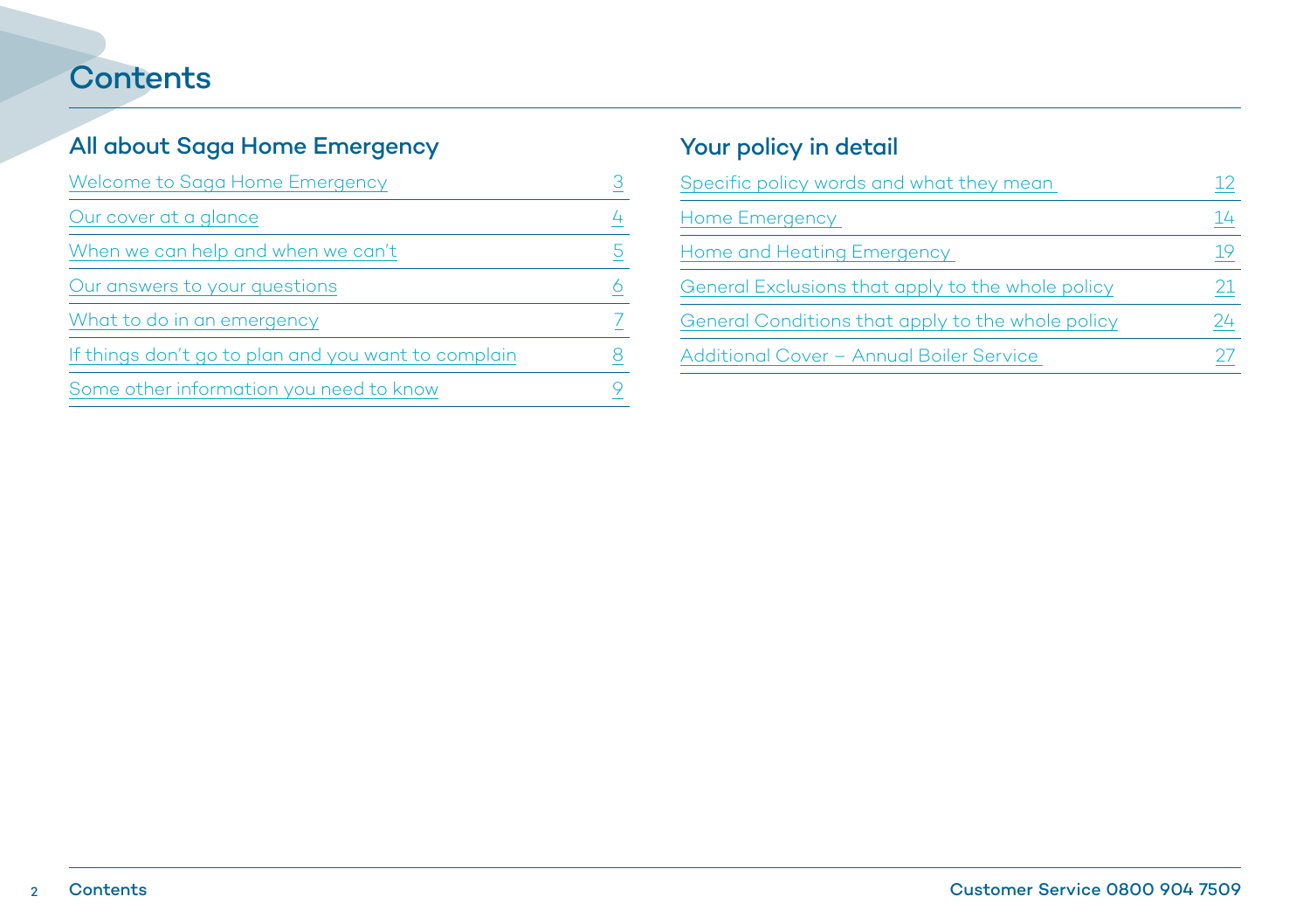## <span id="page-2-0"></span>Welcome to Saga Home Emergency

Thank you for taking out a policy with Saga.

This book contains all the information you need to know about your Saga Home Emergency policy and we hope you find it easy to understand. Overleaf you'll find an overview of the two cover levels, so you can see what's included in the policy you have chosen. The section 'What is a home emergency?' then clarifies the situations that would be covered by your policy, including a number of examples and the answers to some questions you may have. Of course, if you're still not sure, or if you have any other queries about your policy, you can always give us a call on 0800 904 7509.

Our step-by-step guide on [page 7](#page-6-0) tells you exactly what to do if you have an emergency in your home and you need to call us out, while the following section gives you guidance on how to make a complaint if you're not satisfied with the service we provide.

All the other information we need to tell you is included after this, along with an explanation of those words that have specific meanings when they appear in your policy. Then we get down to the real detail of our two cover levels and exactly what you can and can't claim for. And, to make it quick and easy if you need our help, all the relevant phone numbers are on the back cover.

Finally, please keep this book somewhere easy to find, in case you ever need us in an emergency.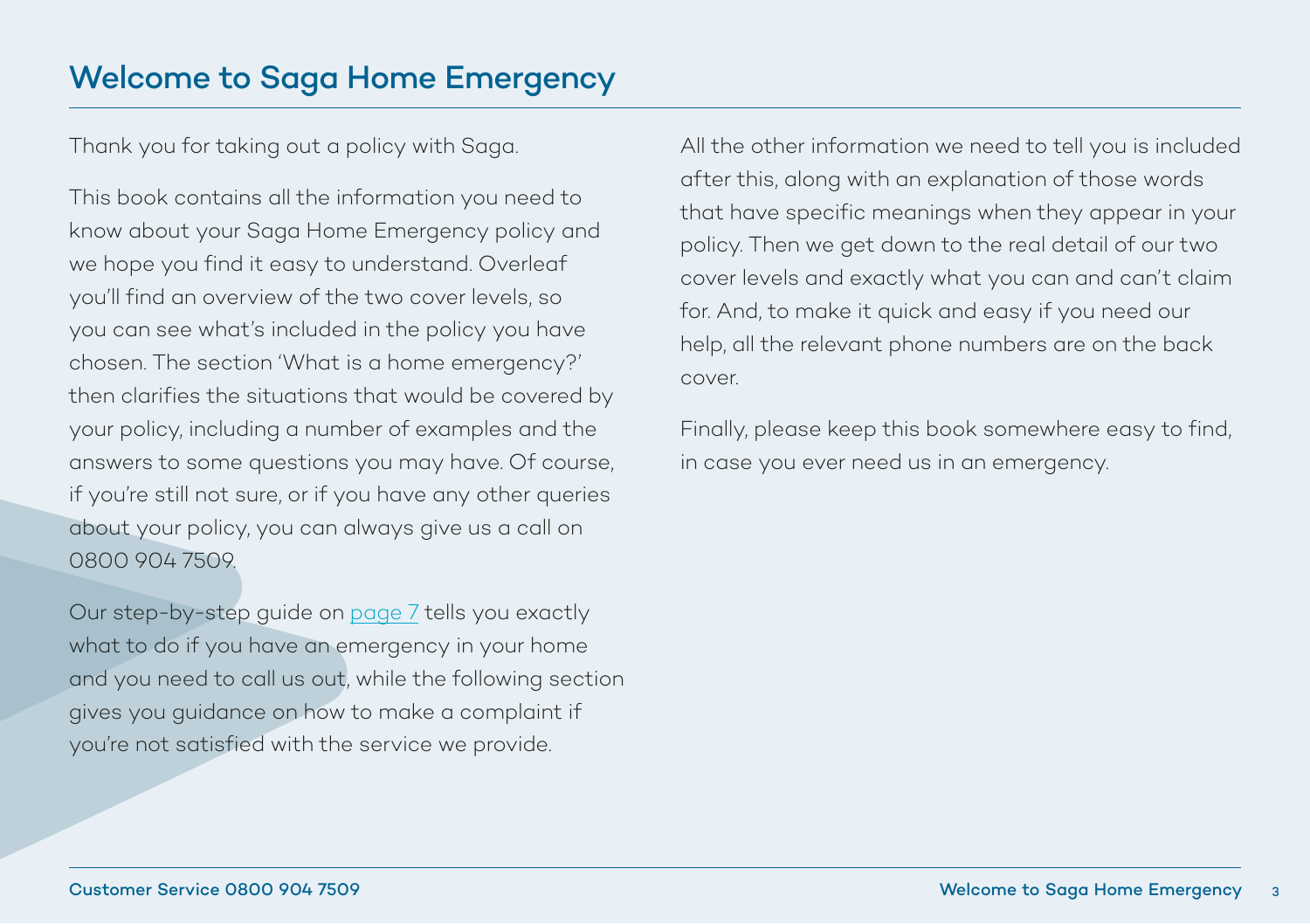## <span id="page-3-0"></span>Our cover at a glance

| <b>What's covered</b>                          | <b>Home Emergency</b> | <b>Home and Heating Emergency</b> |
|------------------------------------------------|-----------------------|-----------------------------------|
| Call outs allowed each year                    | Unlimited             | Unlimited                         |
| Water supply pipe                              |                       |                                   |
| Internal plumbing and drainage*                |                       |                                   |
| Complete or partial internal electrics failure |                       |                                   |
| Roof damage                                    |                       |                                   |
| Pest infestation                               |                       |                                   |
| Security (i.e. glazing and locks)              |                       |                                   |
| Overnight accommodation each year              | 3 nights              | 3 nights                          |
| Complete boiler breakdown                      | - X                   |                                   |
| Annual Boiler Service <sup>+</sup>             | Optional              | Optional                          |

\*Not including pipes that are shared or outside the boundary of the home. †Not available for properties you let to tenants.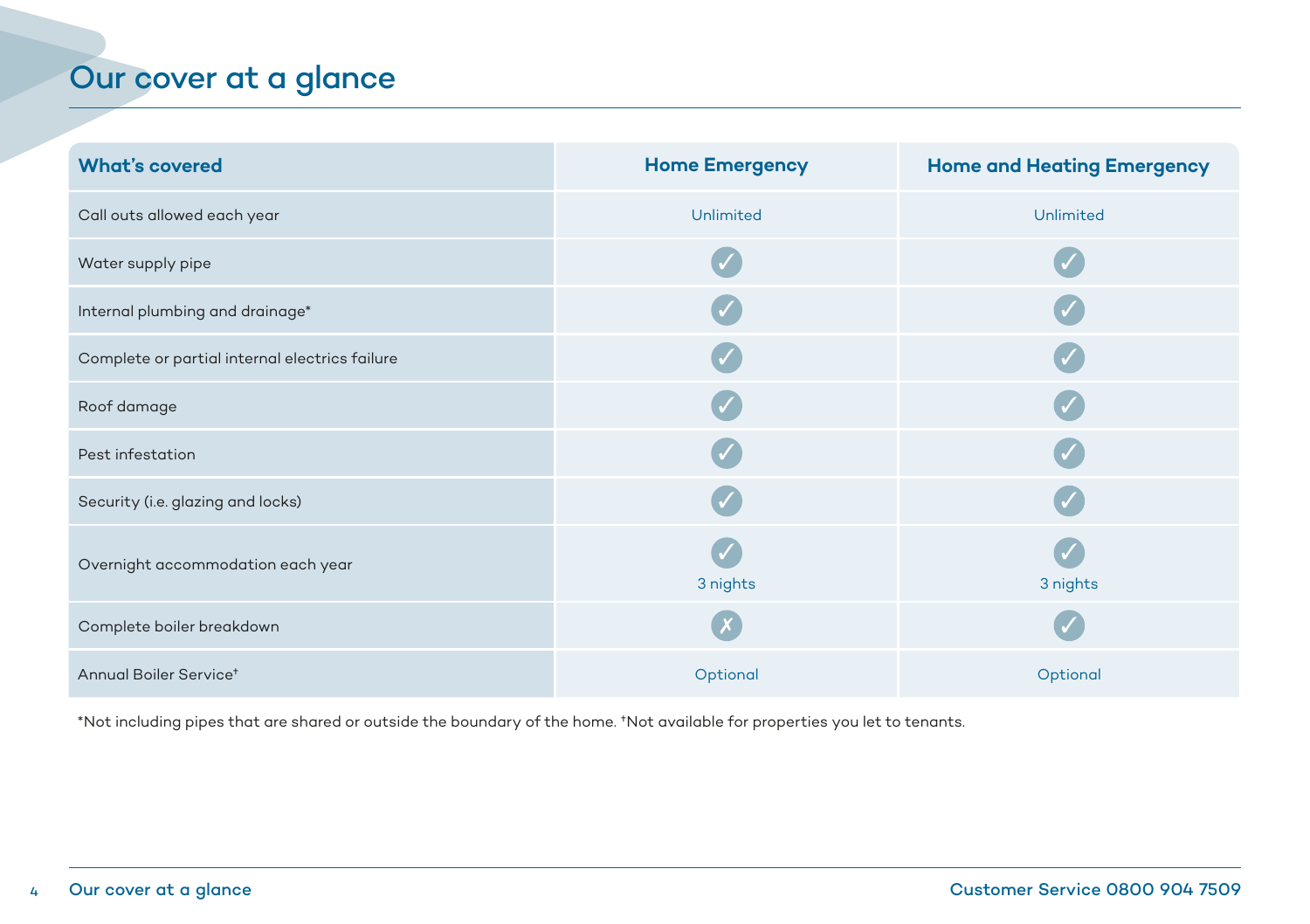# <span id="page-4-0"></span>When we can help and when we can't

### What is a home emergency?

Put simply, for the purposes of this policy a 'home emergency' is an event that happens suddenly and unexpectedly and needs immediate action to:

#### a) prevent damage or further damage to your home;

#### and/or

#### b) make your home safe, secure and habitable.

The examples below give a clearer explanation of what would and wouldn't be classed as an emergency.

#### The following situations are classed as emergencies…

- One or more toilets in your home won't flush
- There is a totally blocked drain within the boundary of your property
- The kitchen sink is blocked and unusable
- A water pipe suddenly starts leaking uncontrollably and there's nothing you can do to stop it
- You lose all power to your home
- There's a wasps' nest inside or attached to your home.

### The following situations are NOT classed as emergencies…

- A leak from the roof that has been happening for some time or is not unexpected
- Your toilet takes several attempts to flush
- An appliance is faulty or not working properly.

#### In addition, we cannot help you with the following…

- An emergency that happens due to something that you were aware of before (or within 14 days of) the start of your policy
- Problems relating to a roof, plumbing, drainage, water supply pipes, electrics, doors or windows, if these are shared (e.g. If you live in a flat)
- Problems relating to thatched, glass, plastic, felt, tarpaulin or flat roofs.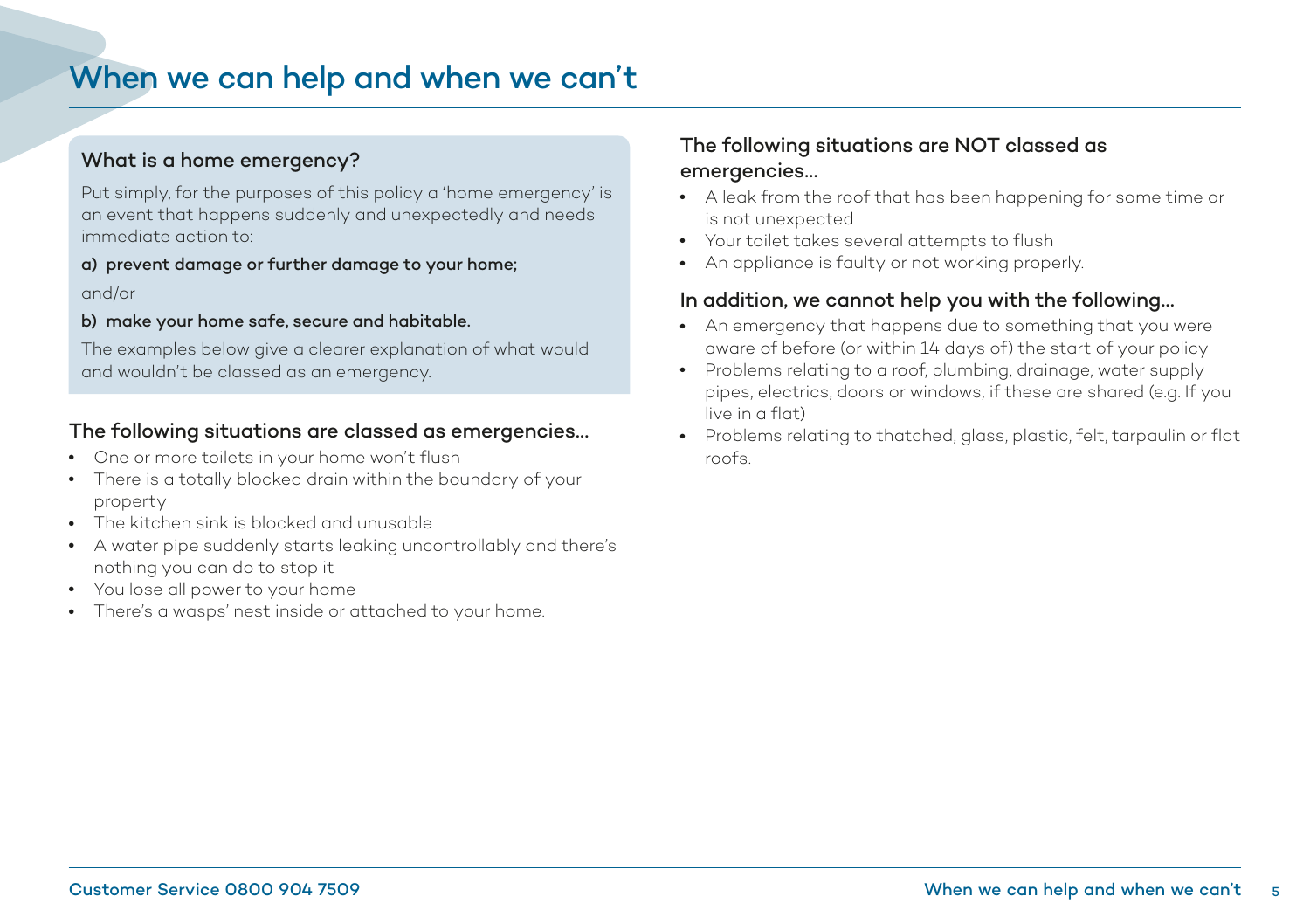<span id="page-5-0"></span>The policy section of this book gives details about the individual cover levels, the number of claims you can make and whether parts and labour are included – so hopefully you'll have all the information you need. However, to make it easier here are the answers to some of the questions we are often asked.

### Can I make a claim straightaway?

Like all insurance policies, you're not covered for problems that you knew about before you bought this policy. Nor can we cover anything that happens before the 15th day from your policy start date, unless you have renewed your policy.

#### How many emergency claims can I make in a year?

There is no limit to the number of claims you can make across all our cover levels. For both Home Emergency and Home and Heating Emergency you can claim up to a maximum value of £2,000 per claim for labour, parts, materials and VAT.

#### Can my tenant report an emergency on my behalf?

If you are a landlord and have given your tenant permission to make a claim under this policy, please ensure you have provided them with the policy number to quote when they call. If the tenant does not have the policy number, we will be unable to deal with the emergency.

### If I make a claim, do I have to pay an excess?

There is no excess applicable under Saga Home Emergency.

### How can I tell what type of boiler I have?

If your boiler heats a tank of water, you have a conventional or condensing boiler. Condensing boilers can be more energy efficient as they extract additional heat from the flue gases. If you do not have a hot water tank, you have a combination boiler, which produces hot water on demand from the mains supply.

#### What happens if I move house?

You can transfer your cover to your new home as long as the property is eligible and the boiler passes an inspection if applicable. Call us on 0800 904 7509 if you are unsure, but please note that we may have to charge you a £10 administration fee to amend your policy.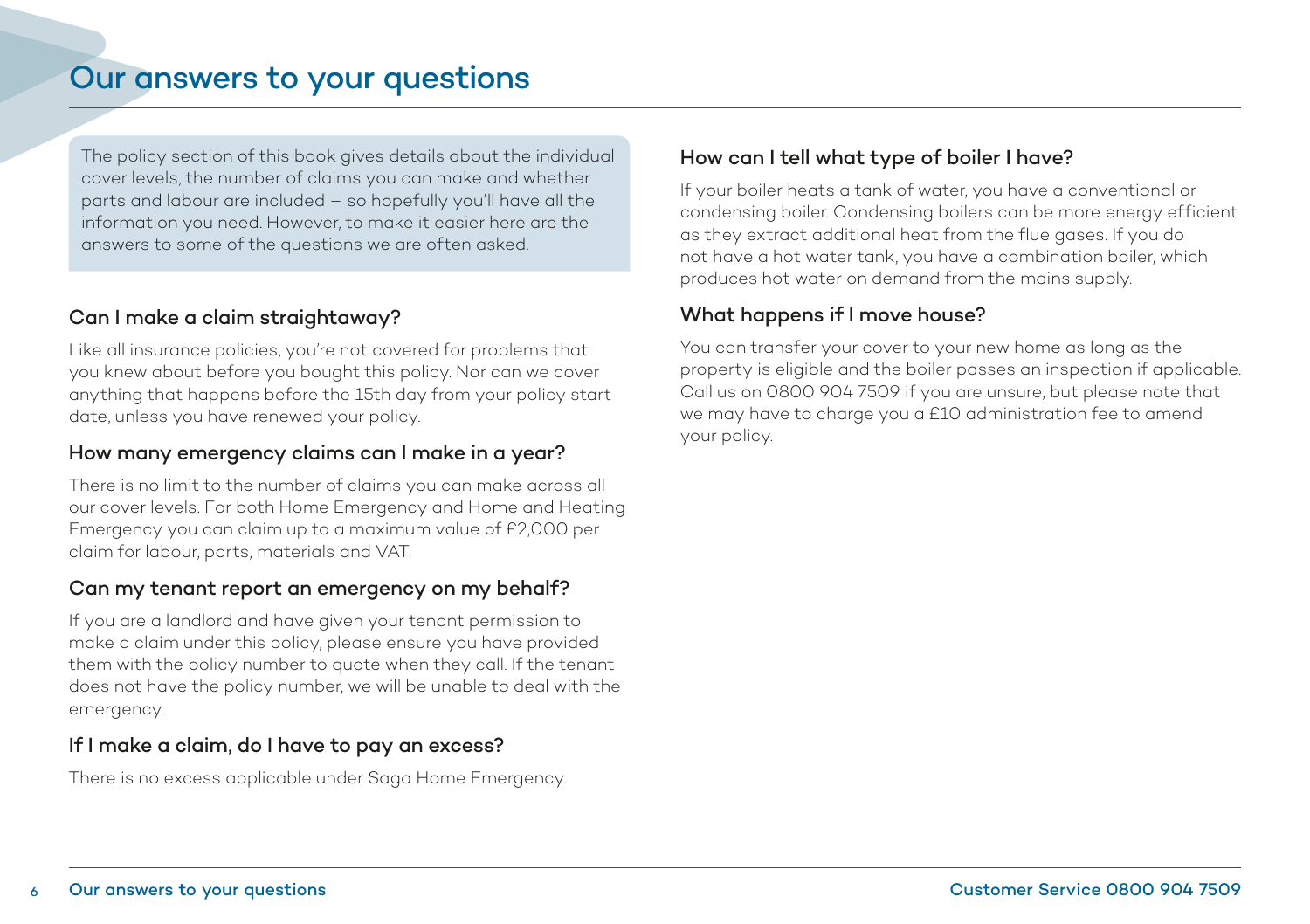### <span id="page-6-0"></span>Your step-by-step guide

- 1. If you have a home emergency that is covered by this policy, call the Saga Home Emergency Helpline as soon as possible.
- 2. Make sure you have your policy number to hand when you call. You'll find this on your Schedule. You will also need to tell us your name and address, including the postcode, and the nature of the emergency.
- 3. When we know what the situation is, we will contact our repairers and let you know when they will be able to come round to sort out the problem. This will normally be as soon as possible unless:
	- the weather is too bad;
	- there are industrial disputes, official or otherwise;
	- the public transport system fails (including the road and railway networks and repairs to them); or
	- there are other problems that prevent our repairer from entering your home or which make it impractical for us to provide the service.
- 4. You must ensure there is an adult (aged 18 years or over) present at your home when the repairers arrive. Otherwise they will be unable to carry out the service.
- 5. We will pay the repairers directly you do not need to pay them. Please note that we will only pay the charges for repairers instructed by us, so do not make your own arrangements to get the repairs done.
- 6. Although we will try to meet your needs at all times and complete repairs within the time estimated, this may not always be possible. We will inform you of any delay as quickly as possible.

## Saga Home Emergency Helpline

## 0800 092 1426

Available 24 hours a day 365 days a year.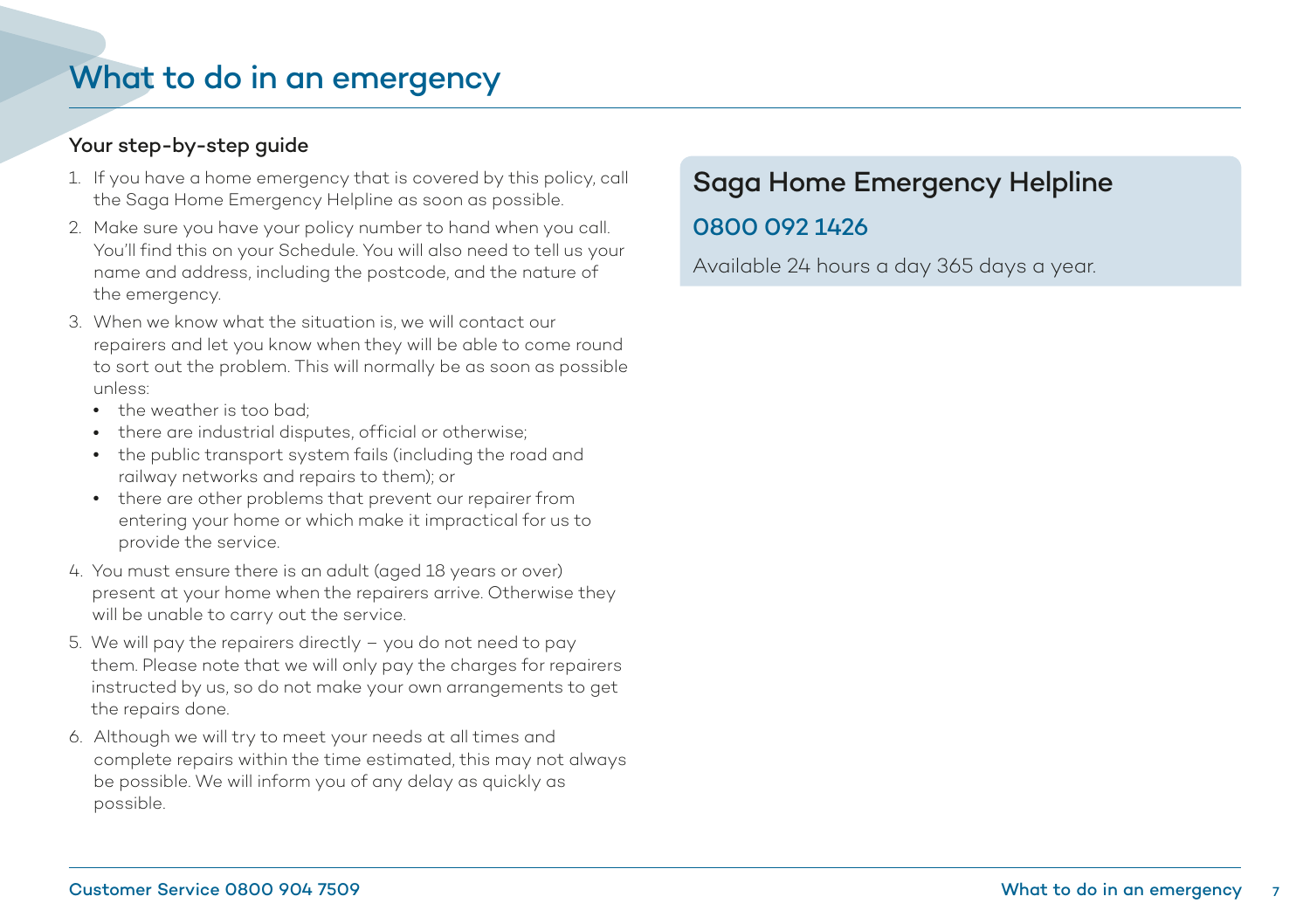# If things don't go to plan and you want to complain

#### Our customer service commitment to you

We aim to provide you with high levels of service at all times. However, if you feel that our service has fallen below the standard you expect and you want to complain, we will do our best to sort it out quickly.

#### If your complaint is about a claim or your boiler service:

Please contact: Customer Relations – Home Emergency, Inter Partner Assistance SA, The Quadrangle, 106-118 Station Road, Redhill, Surrey RH1 1PR

#### Telephone: 01737 815913

#### Email: homeemergencycomplaints@axa-assistance.co.uk

If you are not satisfied with the insurer's response, you can ask the Financial Ombudsman Service to review your case.

#### If your complaint is about any matter other than a claim:

Please contact: The Customer Relations Department Saga Services Limited Middelburg Square, Folkestone, Kent CT20 1AZ

Telephone: 01303 771160

#### Email: services.customer-relations@saga.co.uk

If you are not satisfied with our response, you can ask the Financial Ombudsman Service to review your case.

#### Financial Ombudsman Service

The Financial Ombudsman Service resolves disputes in an independent and fair way. You can contact the Financial Ombudsman Service at:

The Financial Ombudsman Service Exchange Tower, London E14 9SR

Telephone: 0800 023 4567

#### Email: complaint.info@financial-ombudsman.org.uk

Website: www.financial-ombudsman.org.uk

Details on how to take your complaint to the Financial Ombudsman Service can also be found on the Online Dispute Resolution (ODR) platform http://ec.europa.eu/consumers/odr/index\_en.htm, which has been set up by the EU Commission.

Important note: The Financial Ombudsman Service will only consider your complaint if you have already given us the opportunity to sort it out. However, if we have not given you a final response within eight weeks you can go straight to the Financial Ombudsman Service with your complaint.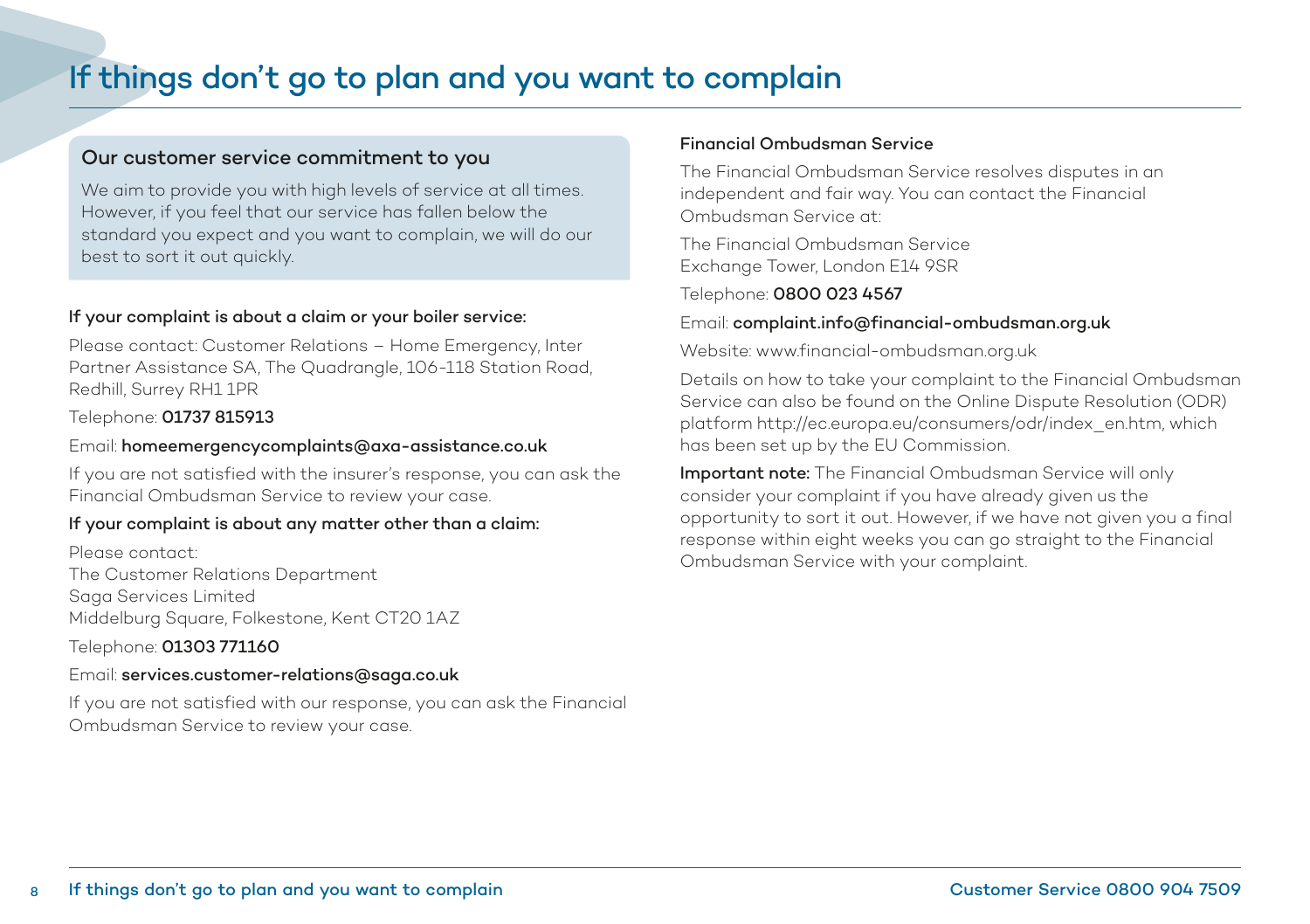### <span id="page-8-0"></span>What happens when it's time to renew your policy

We will send you a renewal invitation around 21 days before your renewal date. This will include details of your cover level, policy terms and your premium for the next year, which may be affected by any claims you have made over the year.

If you originally paid for your policy by Direct Debit, or by continuous authority credit or debit card, we will automatically renew your policy using these payment details, so you don't need to do anything if you want to renew your policy. However, if you don't want to renew, or you want to change your payment method, you will need to contact us on 0800 904 7509 to let us know. You will also need to cancel your Direct Debit with the bank if you paid by this method.

### Use of your information

The information you have given to Saga Services Limited (Saga) and/or the insurer(s) will be held and used to manage your insurance policy, which will include both underwriting and claim handling. For this purpose, Saga and/or the insurer(s) may disclose it to other interested third parties, such as other insurers, agents who provide services on their behalf and to regulatory authorities for this and the monitoring and/or enforcing of compliance with any regulatory rules/codes. It may also be used for offering renewals, research and crime prevention purposes. Any calls made to Saga may be monitored and recorded to improve the service and help prevent and detect fraud. Saga and/or the insurer(s) may check information provided or received and may also undertake additional fraud searches.

Saga and/or the insurer(s) will hold your personal data securely and in accordance with Data Protection Legislation\*. From time to time Saga and/or the insurer(s) may use service providers and organisations outside the European Economic Area (EEA) where they do not afford the same level of data security as the UK. We will, however, use every reasonable effort to ensure sufficient protections are in place to safeguard your personal information.

All information you provide must be accurate and, if you have supplied another person's personal data who may be insured under the policy, you have done so confirming that you have the specific consent of that other person to disclose that data.

Saga and/or the insurer(s) will use your information and sometimes that of other people named on your policy, either collected at the outset or obtained from other third party sources, for the following purposes:

- To assess financial and insurance risks, your insurance application, the terms on which cover may be offered, including your premium at quote and renewal, and the payment methods offered;
- To prevent and detect crime including fraud, money laundering and financial sanctions;
- To develop our products, pricing, systems, services and relationships with you;
- To comply with our legal and regulatory obligations.

These sources include credit reference bureaus, the electoral roll and public data provided to us by credit reference bureaus and other third parties. The credit reference bureaus will keep a record of the search; this may be reflected in your credit score.

Saga and/or the insurer(s) may share this information with third parties in order to carry out insurance-related activities on our behalf, including management of your claim, credit hire and legal advice.

If you contact us electronically we may store your Internet Protocol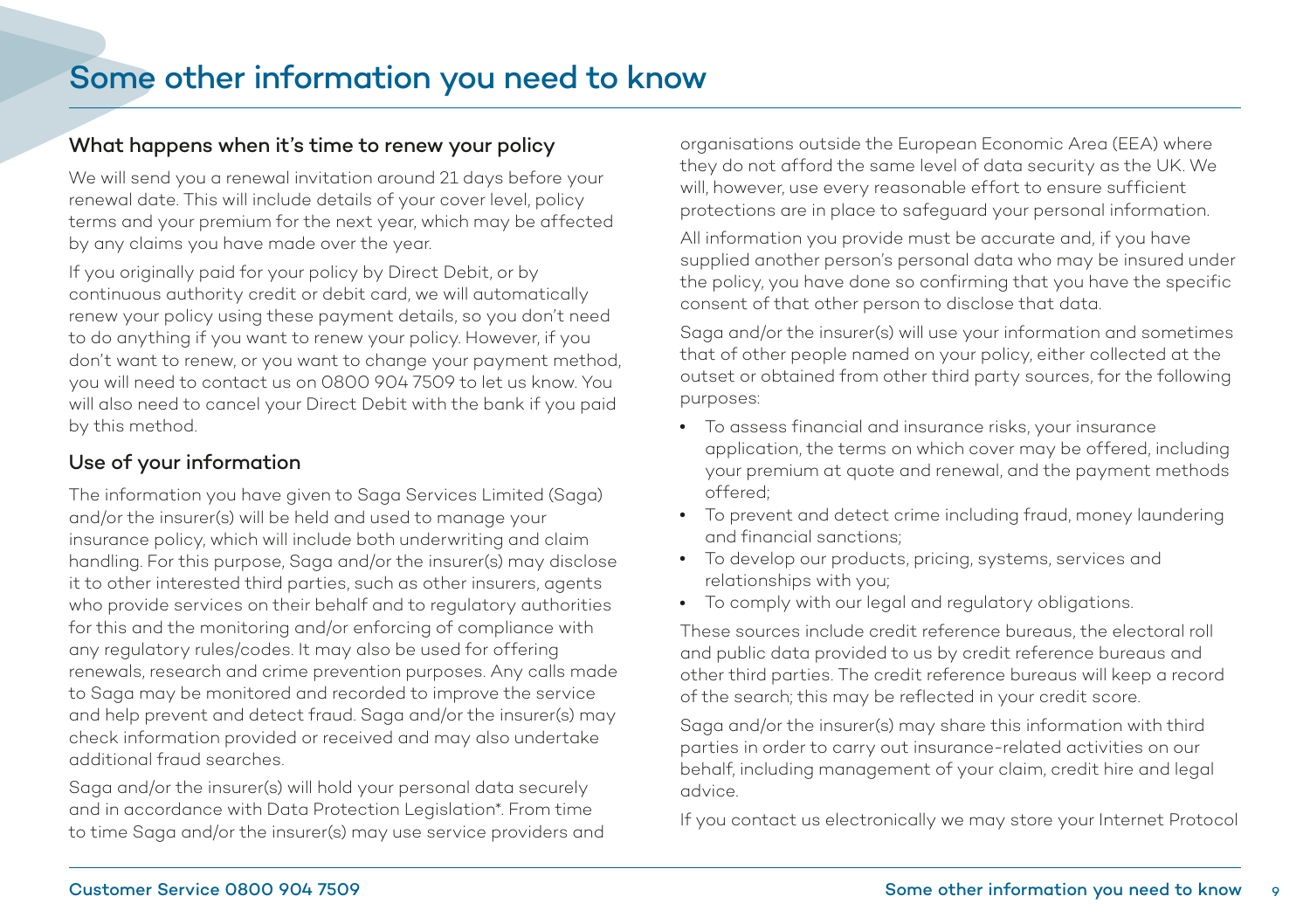(IP) address or your telephone number supplied by your Service Provider. This may be used to identify repeat website visits, fraudulent behaviour or mystery shoppers using Saga websites.

Saga uses the data they collect from you, including special categories of personal data, to contact you and personalise their communication. Saga and/or the insurer(s) also use it for administrative purposes to provide the service you requested and for preparing quotations. If Saga has obtained your permission to do so, they will also contact you by post, telephone, email or other means to tell you about offers, products and services that may be of interest to you. At any time you can opt out of receiving such information, revise the products you would like to hear about or change the method they use to communicate with you. You can update these preferences by visiting MySaga or calling 0800 904 7509. For further information about how the Saga Group uses your personal information, please see their Privacy Policy at www.saga.co.uk/privacy-policy or contact the Saga Group Data Protection Officer by email: data.protection@saga.co.uk or post: The Saga Building, Enbrook Park, Sandgate, Folkestone, Kent CT20 3SE.

\* The General Data Protection Regulation ((EU) 2016/679) and any national implementing laws, regulations and secondary legislation, as amended or updated from time to time, in the UK.

#### Fraud prevention and financial crime

To help Saga prevent fraud, money laundering and other financial crime, the information you provide may be submitted to fraud prevention agencies and other organisations whose records may be searched.

The insurer shares information with the Claims and Underwriting Exchange Register, run by Insurance Database Services Ltd (IDSL), and with other relevant fraud prevention databases. The aim is to help check information provided and also to prevent fraudulent claims. When the insurer deals with your request for insurance, it may search these registers. Under the conditions of your policy,

you must tell the insurer about any incident (such as an accident or theft) that could lead to a claim. When you tell the insurer about an incident, the insurer will pass information relating to it to the registers.

As part of the insurer's fraud prevention process it will complete a number of enquiries to check the details you provide. If false or inaccurate information is provided and fraud is identified, details will be passed to fraud prevention agencies. Law enforcement agencies may access and use this information.

The insurer and other organisations may also access and use this information to prevent fraud and financial crime, for example, when:

- checking details on applications for credit and credit-related or other facilities;
- managing credit and credit-related accounts or facilities and recovering debt;
- checking details on proposals and claims for all types of insurance;
- checking details of job applicants and employees.

The insurer and other organisations may access and use, from other countries, the information recorded by fraud prevention agencies in the United Kingdom. If you would like to receive details of the fraud prevention agencies used, please contact the Head of Financial Crime, Enbrook Park, Sandgate, Folkestone, Kent CT20 3SE.

#### Future underwriter changes

Your Saga Home Emergency policy is currently provided and underwritten by your insurer(s) as part of an agreement between Saga Services Limited and them. If you have selected any additional cover options, these may be provided by different insurers. At some time in the future Saga Services Limited may enter into an agreement with a new provider for all or part of your policy, in which case this new provider will offer you home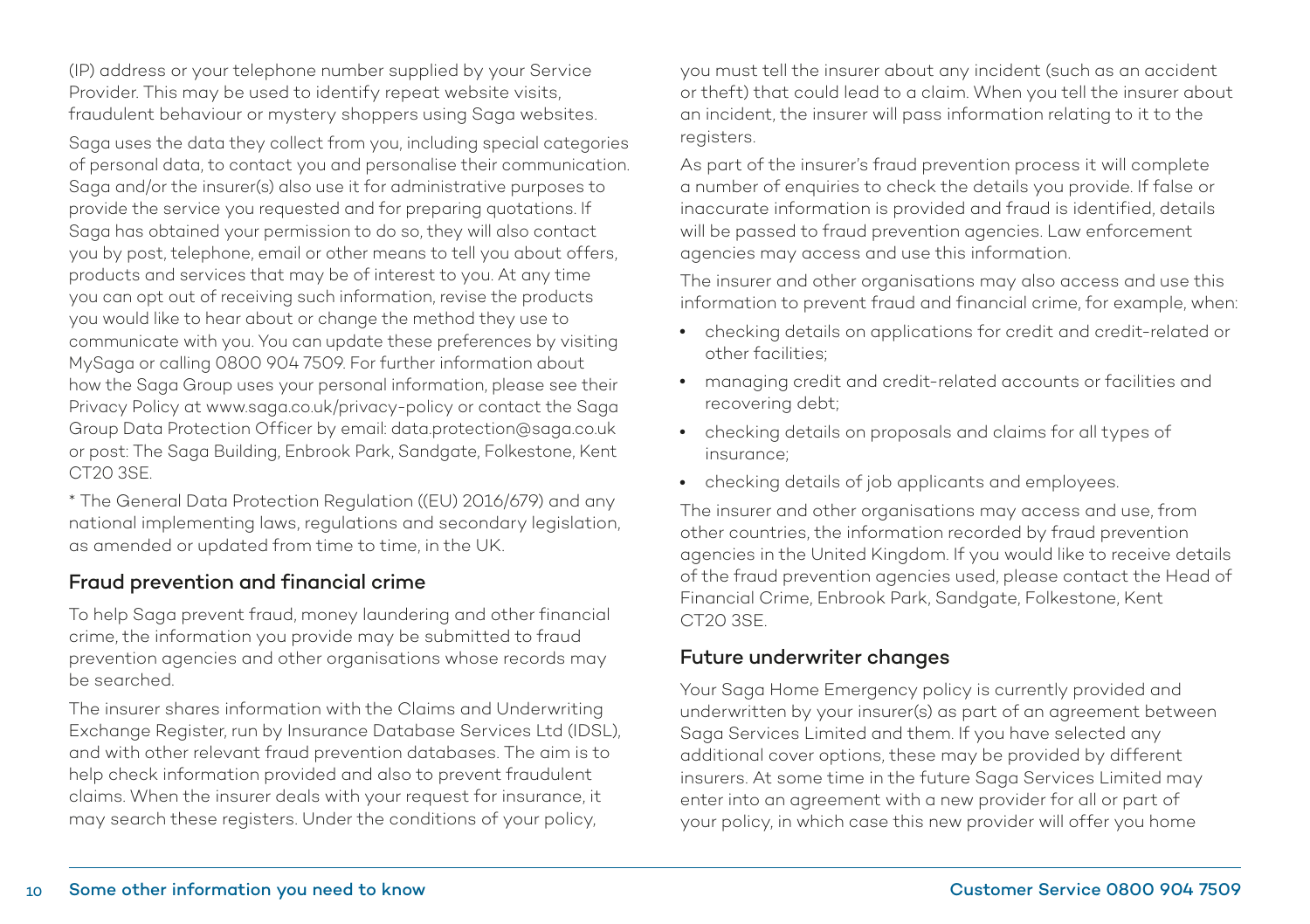emergency cover to replace your current policy. If this is the case, Saga Services Limited will write to you to confirm the details of the new provider and give you details of any changes to the Terms and Conditions of your policy. At this stage you will be given the option to refuse transferral to the new provider. For further information, please see Saga's Privacy Policy at saga.co.uk/privacy-policy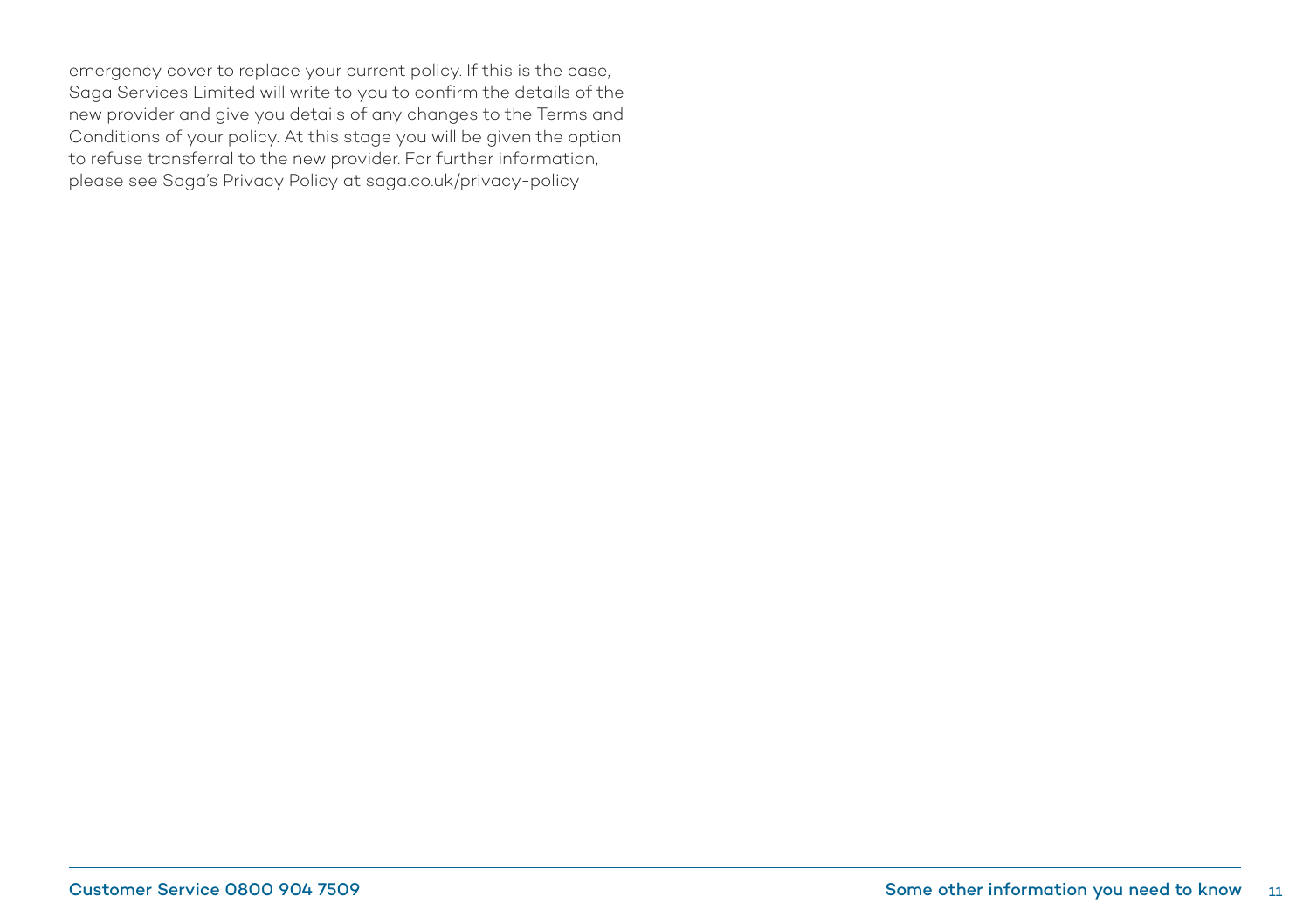# <span id="page-11-0"></span>Specific policy words and what they mean

Certain words and phrases have specific meanings when related to your policy. These are defined below and, to help you identify them when they appear in your policy, we have printed them in bold type.

| Administration<br>fee            | The amount shown in your documents as a fee<br>for administration, relating to the amount Saga<br>Services Limited may charge from time to time<br>for administering your policy.                                                  | Home             | The private dwelling (excluding detached<br>outbuildings, sheds and detached garages)<br>shown on your Schedule occupied by you, your<br>immediate family, any lodger so long as you are |  |
|----------------------------------|------------------------------------------------------------------------------------------------------------------------------------------------------------------------------------------------------------------------------------|------------------|------------------------------------------------------------------------------------------------------------------------------------------------------------------------------------------|--|
| Beyond<br>economic repair        | When the cost of repairs exceeds the current<br>value of your boiler, taking into consideration its<br>age and condition, or where spare parts are not                                                                             |                  | also resident at this property, or your tenant.<br>Such private dwelling must be a single<br>self-contained unit with its own front door.                                                |  |
|                                  | readily available.                                                                                                                                                                                                                 | Home             | A sudden unexpected event, which in the                                                                                                                                                  |  |
| Boiler                           | Your domestic boiler contained within your<br>home with an output not exceeding 70 kw,<br>including the appliance isolating valve and<br>manufacturer fitted components within                                                     | emergency        | insurer's opinion requires immediate action to:<br>a) prevent damage or further damage to your<br>home: or<br>b) make your home safe or secure or habitable.                             |  |
|                                  | the boiler as well as the motorised valves,<br>thermostat, and time, temperature and pressure<br>controls. This does not include warm air and<br>solar heating systems or any boiler that is not<br>the main boiler in your home.  | Impact damage    | Damage as a result of a falling tree, or caused<br>by plane or aerial debris, or caused by a<br>vehicle, or as a result of a stone propelled by a<br>motorised device.                   |  |
|                                  |                                                                                                                                                                                                                                    | Insured event(s) | As detailed under Home Emergency, and Home                                                                                                                                               |  |
| Domestic<br>electrical<br>system | The permanent 240 volt electrical supply<br>system providing power to your home from<br>the point where it leaves the mains electricity<br>meter. This includes all fuse boxes, wall sockets.<br>light switches and light sockets. |                  | and Heating Emergency. Please refer to your<br><b>Schedule</b> which details which cover applies to<br>your policy.                                                                      |  |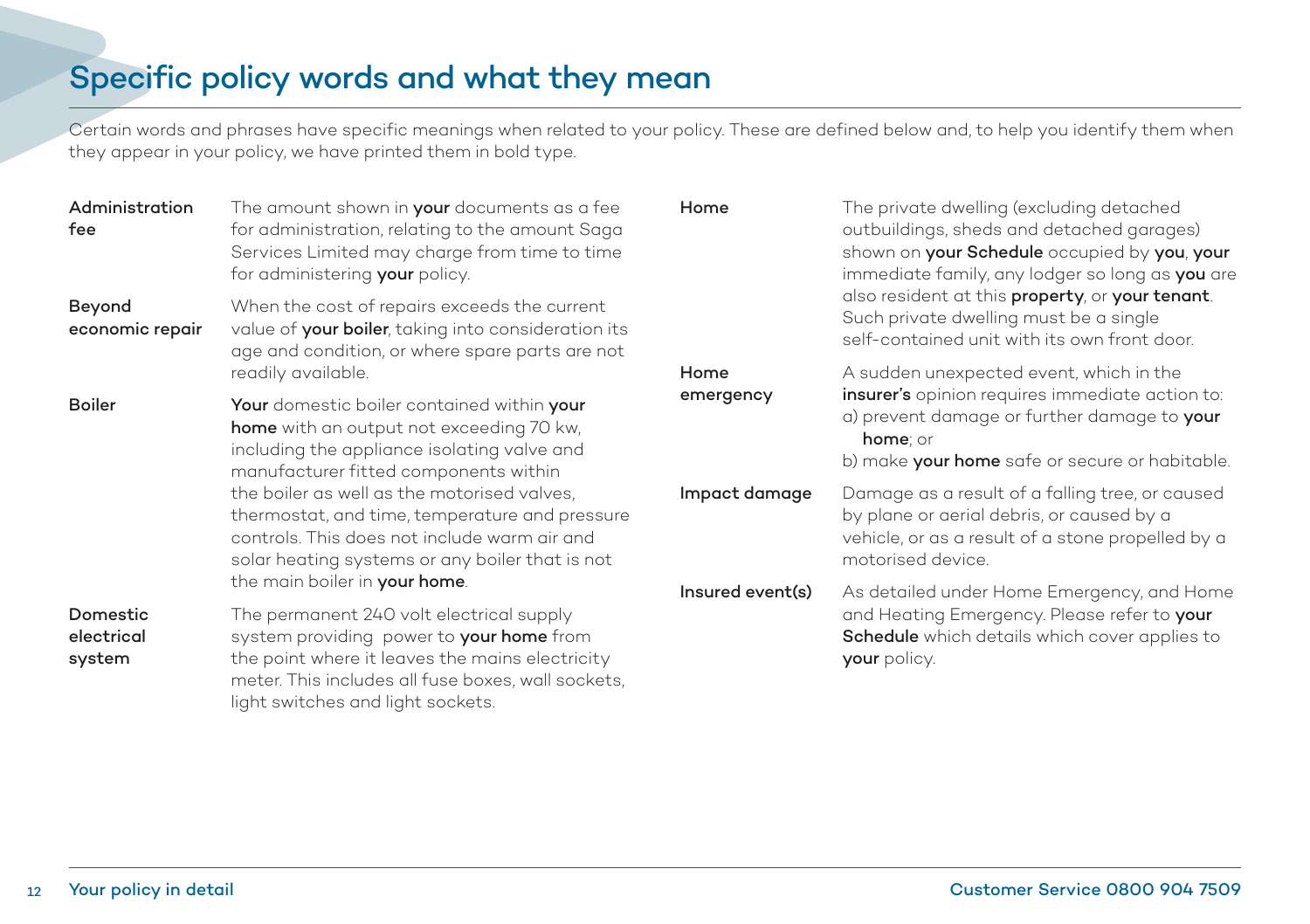| Insurer                            | Inter Partner Assistance SA (IPA) which is fully<br>owned by the AXA Assistance Group. Inter<br>Partner Assistance is a Belgian firm authorised                                                                                                                             | Period of<br>insurance  | The period for which the insurer has agreed<br>to cover you and for which you have paid the<br>required premium as shown on your Schedule. |
|------------------------------------|-----------------------------------------------------------------------------------------------------------------------------------------------------------------------------------------------------------------------------------------------------------------------------|-------------------------|--------------------------------------------------------------------------------------------------------------------------------------------|
|                                    | by the National Bank of Belgium and subject<br>to limited regulation by the Financial Conduct                                                                                                                                                                               | Policyholder            | The person(s) named on your Schedule.                                                                                                      |
|                                    | Authority. Details about the extent of its                                                                                                                                                                                                                                  | Property                | The <b>home</b> and land within its boundary.                                                                                              |
|                                    | regulation by the Financial Conduct Authority<br>are available from us on request. Inter Partner<br>Assistance SA firm's registered number is<br>202664. You can check this on the Financial<br>Services Register by visiting the website                                   | Schedule                | The document which gives details of you, the<br>insurer, your home and cover.                                                              |
|                                    |                                                                                                                                                                                                                                                                             | Tenant                  | The occupier of your home when you are not<br>also a resident.                                                                             |
| Landlord<br>Main heating<br>system | www.fca.org.uk/register.<br>Someone who lets out properties. For the                                                                                                                                                                                                        | You, your               | The <b>policyholder</b> , spouse or partner living in the<br>home.                                                                         |
|                                    | purpose of this policy this is limited to where<br>this activity is not their main or sole source of<br>income.                                                                                                                                                             | Water supply<br>pipe(s) | The main pipe from and including the main<br>stopcock from your home up to where it is<br>connected to the public or shared water supply   |
|                                    | The main hot water or central heating system in<br>your home, including:<br>Radiators:<br>$\bullet$                                                                                                                                                                         |                         | pipes within the boundary of your property<br>provided you have sole responsibility for this<br>pipe.                                      |
|                                    | Thermostatic valves, timers, room and<br>cylinder thermostats, motorised valves and<br>central heating pump;<br>• Central heating feed and expansion tank;<br>Pipes that connect components of the<br>$\bullet$<br>system (but not cold water supply or<br>drainage pipes). | We, us, our             | Inter Partner Assistance SA and AXA<br>Assistance (UK) Ltd both of The Quadrangle,<br>106-118 Station Road, Redhill, Surrey RH1 1PR.       |
|                                    | Cover does not include any non-domestic<br>boiler, any form of solar heating or any ground<br>or air source heat pumps                                                                                                                                                      |                         |                                                                                                                                            |
| <b>Partial failure</b>             | Intermittent faults, the failure of one or more<br>radiators or water or gas leaks from the system.                                                                                                                                                                         |                         |                                                                                                                                            |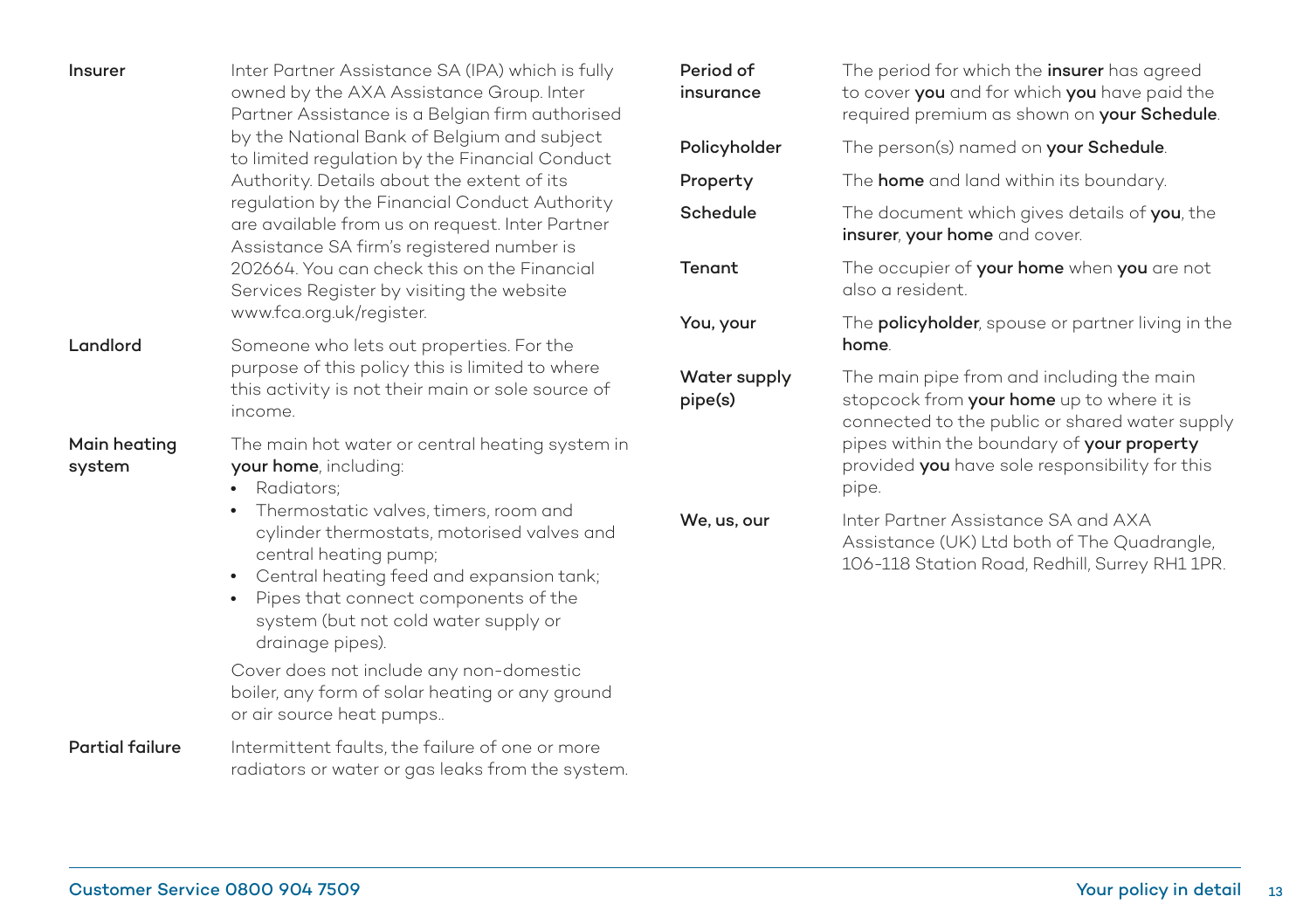# <span id="page-13-0"></span>Home Emergency

Your Schedule will show if you have purchased this section. This section should be read in conjunction with the 'General Exclusions' on pages [21-23](#page-20-0) and the 'General Conditions' on [pages 24-26.](#page-23-0)

The **insurer** will appoint the required suppliers and will pay up to £2,000 per *insured event*, for call out, labour, parts, materials and VAT following an *insured event* which occurs during the period of insurance. This limit includes any costs incurred under the overnight accommodation cover. There is no limit to the number of insured events covered.

### Plumbing

- A home emergency relating to:
- a) The internal hot and cold water pipes between the main internal stopcock and the internal taps.
- b) The cold water storage tank.
- c) Failure of one or more of your toilets to function.
- d) A leak from;
	- vour toilet cistern;
	- your central heating water pipes;
	- shower fixtures and fittings which cannot be controlled; or
	- the internal section of the overflow pipe.

#### **You** are covered for the following **You** are not covered for the following

- 1. Sections of pipe that are shared.
- 2. Frozen pipes that have not resulted in confirmed damage.
- 3. Damage to water pipes to or from and in detached outbuildings, fountains, swimming pools, ponds, other decorative garden features, garden taps, treatment plants, roofs or other external property.
- 4. Damage to rainwater pipes and guttering.
- 5. Repair or replacement of cylinders, replacing steel or asbestos water tanks, immersion heaters, heating controls, water circulating and pressure pumps, radiators, radiator valves, shower units and fittings, steel pipes and heated towel rails.
- 6. Repair or replacement of washers or taps.
- 7. Cost of any redecoration.
- 8. Repair or replacement of saniflow systems or sanitary ware,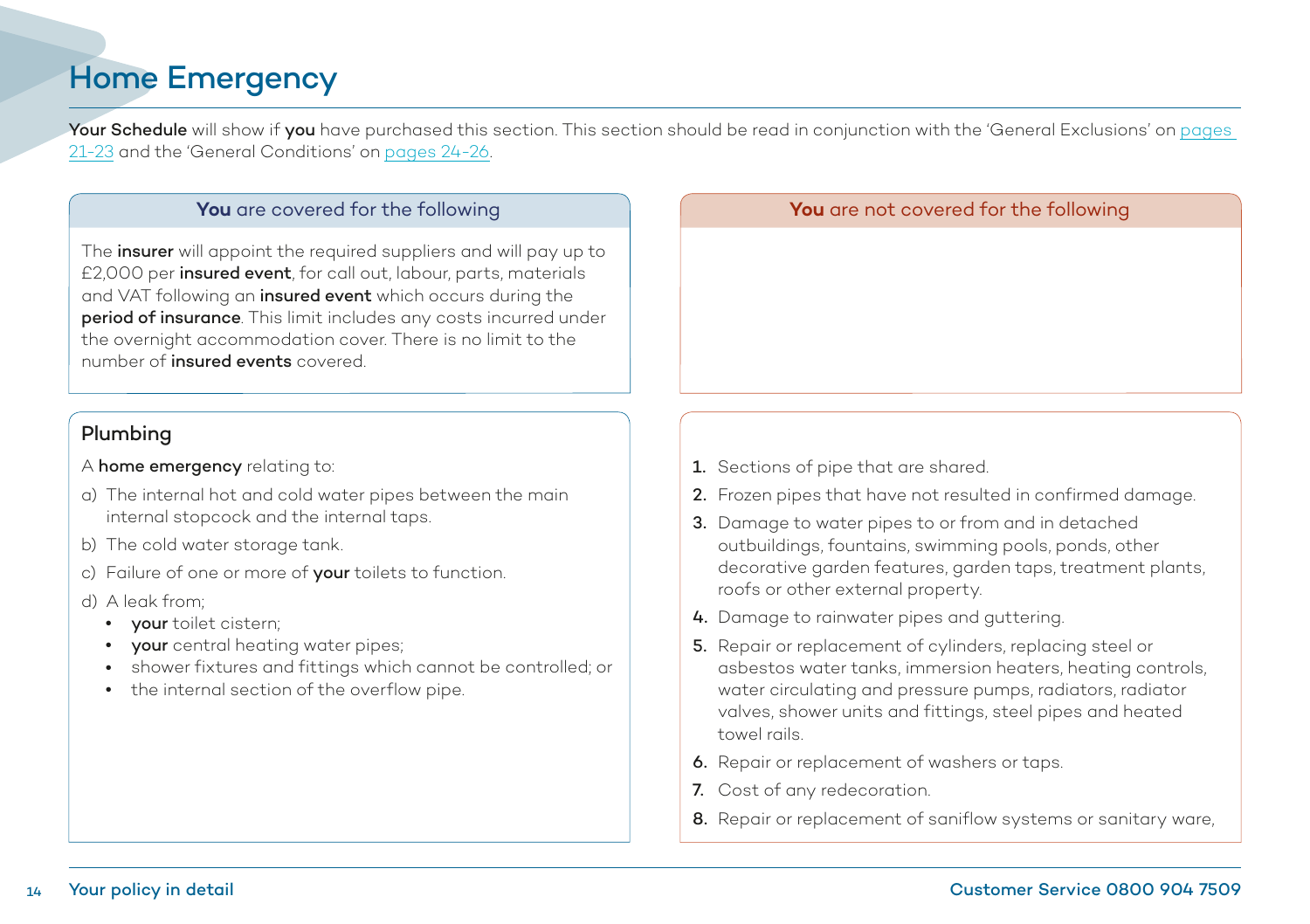#### Drainage

A home emergency relating to damage to and/or blockage of the waste drainage pipes or rainwater drains within the boundary of your property if flow has been prevented. This includes the locating, unblocking and repairing of such pipes or drains up to the boundary point where they are connected to the public or shared drains connection, if you are responsible for this.

#### Internal electrics

A home emergency relating to a complete or partial failure of the internal domestic electrical system in your home.

#### **You** are covered for the following **You** are not covered for the following

shower trays or enclosures, toilet bowls and associated pumps.

- 9. A leaking central heating radiator where you or your tenant are able to turn off the radiator and stop the leak.
- 10. Refilling the heating system with additives such as corrosion inhibitor.
- 1. Vacuum drainage systems or the cost of draining down where no appropriate drainage facility is available.
- 2. Repair or replacement of saniflow systems or sanitary ware, shower trays or enclosures and associated pumps.
- 3. Repairing or replacing soakaways (a pit filled with rubble for water to drain into), cesspits, septic tanks, treatment plants and their overflow pipes.
- 4. Claims relating to blockages which are found to be external pipes that are outside the boundary of your property or any shared pipes.
- 1. Any claim relating to spotlights and decorative floor lights, security systems and any external fittings such as TV aerials and satellite dishes.
- 2. Replacement of bulbs or fuses.
- 3. Repair or replacement of controls, timers, programmers, pumps and detectors.
- 4. Repair or replacement of connections to pumps, swimming pools, ponds, fish tanks or water features whether inside or outside the property.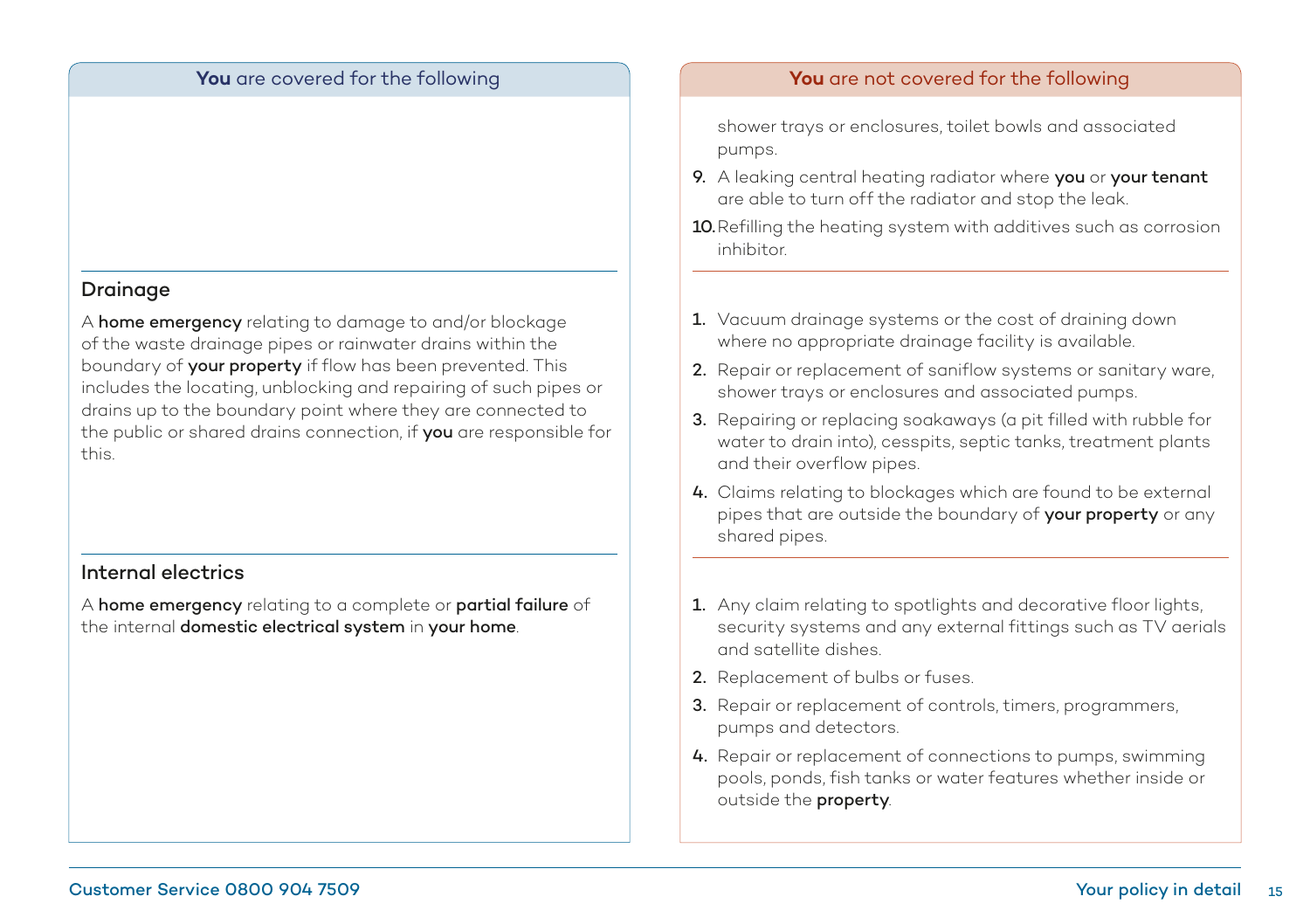#### Key and locks

A home emergency relating to:

- a) An external door where you or your tenant have no access to your home, and there is no other access available due to:
	- lost or damaged keys;
	- stolen keys; or
	- failure of the external locking mechanism to the door.
- b) An external door where you or your tenant are unable to secure your home due to:
	- lost or damaged keys;
	- stolen keys; or
	- failure of the external locking mechanism to the door.
- c) Damage to the locks on external doors or windows caused by vandalism, theft or attempted theft where you are unable to secure your home.

#### **Windows**

A home emergency relating to broken or cracked windows.

We will undertake an emergency repair using boarding or similar material to resolve the immediate home emergency.

#### **You** are covered for the following **You** are not covered for the following

- 5. Electrical failure where the fault is affecting communal areas e.g. flats.
- 6. Repair or replacement that requires total rewiring.
- 1. Replacement of lost or damaged keys where another key or set of keys is available or you or your tenant have other means of access to the home.
- 2 Claims for stolen keys or criminal damage where a crime reference number has not been obtained.
- 3. Repair and/or replacement of keys for garages, outbuildings and sheds.
- 4. Provision of multiple duplicate keys.
- 5. Repair or replacement of complete multipoint locking mechanisms.

- 1. Criminal damage without a crime reference number that has not been reported to the Police.
- 2. Claims relating to windows that are shared/communal that are not part of your home.
- 3. Damage to windows that are over two storeys high which requires external access.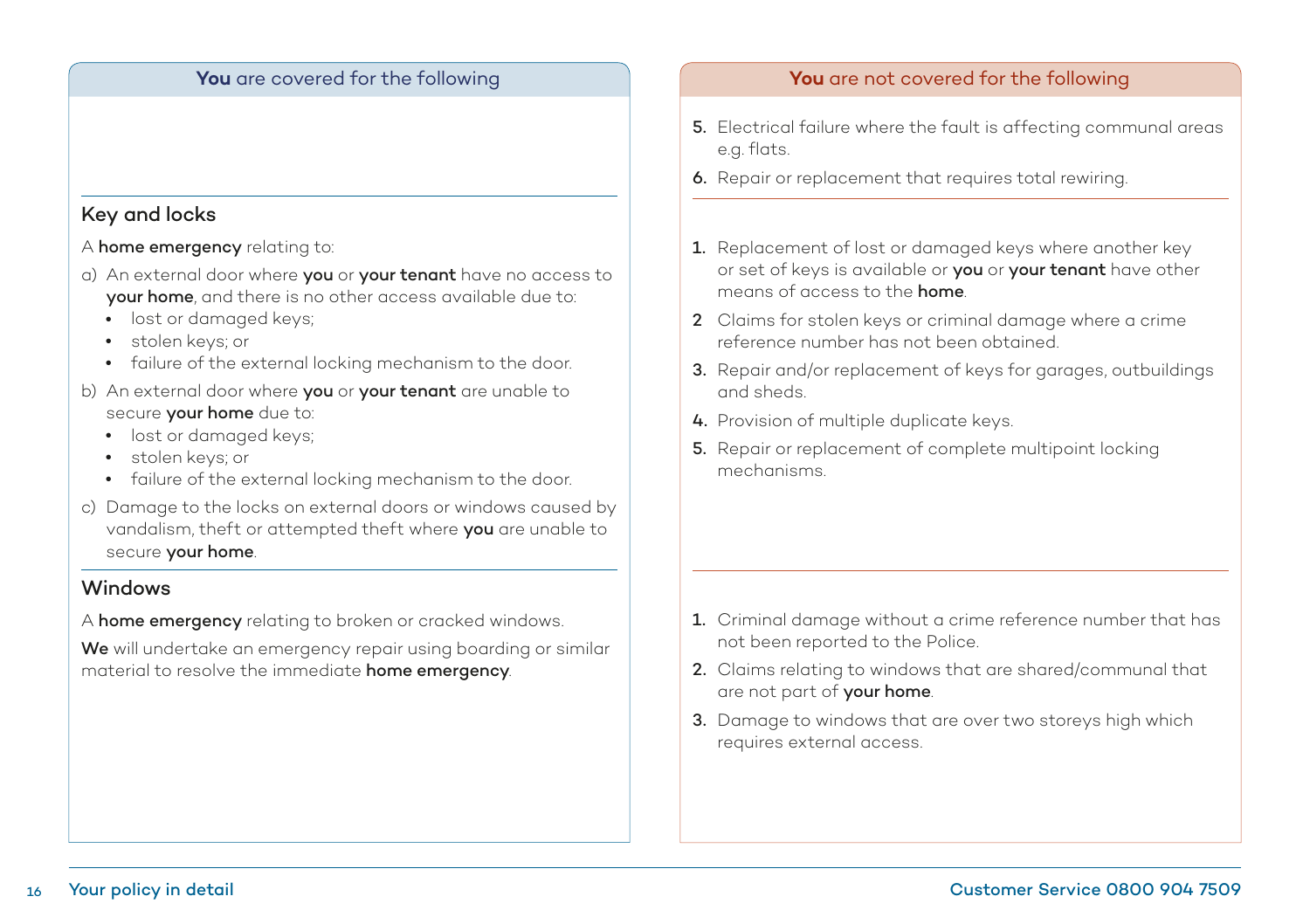### Roofing

A home emergency relating to the roof where there is ingress of water from an external source.

We will undertake an emergency repair using a tarpaulin or similar material to resolve the immediate **home emergency**.

#### Pest infestation

Removal of mice, rats, wasps, hornets and cockroaches where evidence of infestation in your home has been found.

#### Water supply pipes

(This subsection will not apply to flats and maisonettes where there are shared facilities.)

A home emergency involving the leakage, collapse or blockage of the mains water supply pipes that requires immediate attention to restore the mains water supply to your home.

#### **You** are covered for the following **You** are not covered for the following

- 1. Thatched, flat, glass, plastic, felt or tarpaulin roofs.
- 2. Any loss or damage relating to a permanent repair that is or should be more specifically insured as part of any other insurance policy.
- 1. Pest infestation outside of the **home**, unless a nest is attached to the main structure of the **home**
- 2. Infestation known to exist prior to commencement of the policy or where the **home** has been unoccupied for more than 60 days.
- 3. Anv infestation where you have not taken hygiene measures to prevent pest infestation.
- 4. Any infestation by any protected species including bats and bees.
- 1. Water pipes to or from and in detached outbuildings, fountains, swimming pools, ponds, other decorative garden features, garden taps, treatment plants, rainwater pipes, roofs, guttering or other external property.
- 2. Sections of pipe that are shared.
- 3. Frozen pipes that have not resulted in confirmed damage.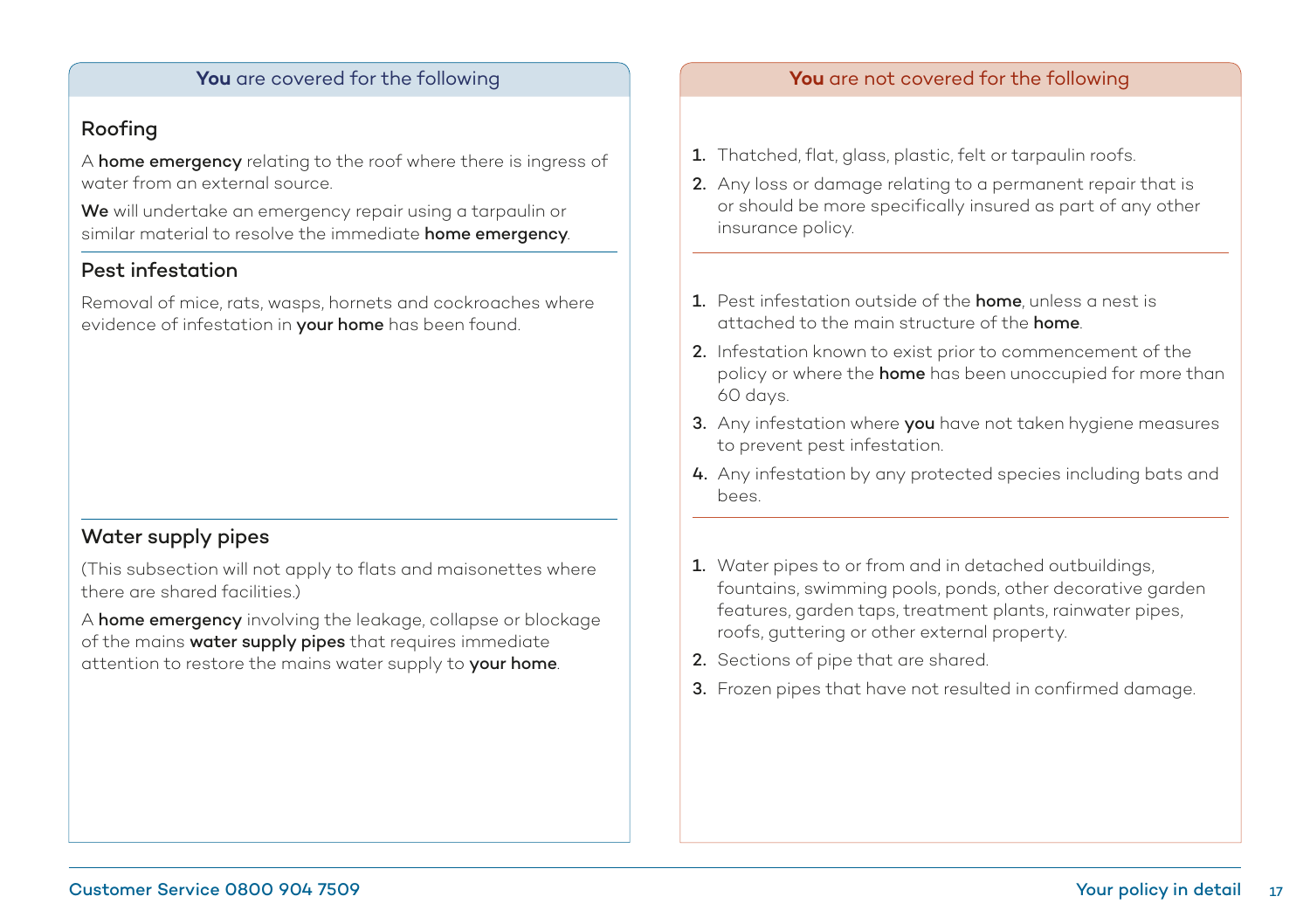#### Internal domestic gas supply

Any suspected gas leaks should be reported immediately to the National Gas Emergency Service on 0800 111 999.

Following attendance by the National Gas Emergency Service, a home emergency as a result of damage to the internal domestic gas supply pipe between the meter and the gas appliance, which resulted in the reported leak.

#### Overnight accommodation

If your home cannot be occupied overnight because it is uninhabitable for a period of over 48 hours due to an *insured* event, the insurer will reimburse hotel costs not exceeding £150 (including VAT) per night, up to a maximum of 3 nights.

Overnight accommodation must be pre-authorised by the insurer and can only be claimed for the following persons that reside in the home:

- **vou** and **your** immediate family; or
- if you are the landlord, your tenant and their immediate family.

#### **You** are covered for the following **You** are not covered for the following

1. Any claim relating to a leak from the appliance itself.

- 1. Overnight accommodation where pre-authorisation per night has not been sought.
- 2. More than £150 (including VAT) per night.
- 3. More than three nights in any period of insurance.
- 4. Any costs incurred once the limit for the **insured event** has been exceeded.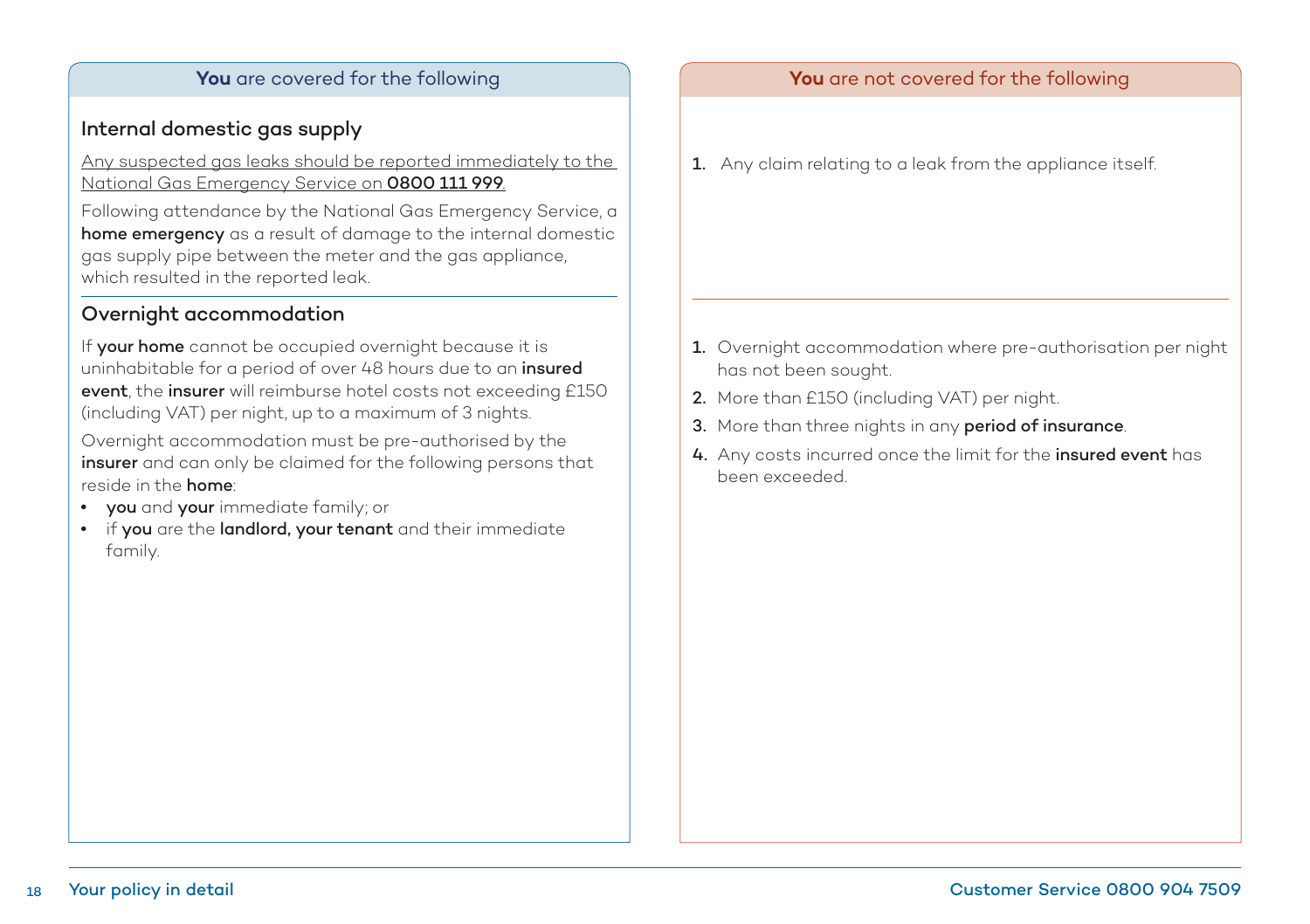# <span id="page-18-0"></span>Home and Heating Emergency

Your Schedule will show if you have purchased this section. This cover is in addition to that provided under Home Emergency ([pages 14-18\)](#page-13-0). This section should be read in conjunction with the 'General Exclusions' on [pages 21-23](#page-20-0) and the 'General Conditions' on [pages 24-26](#page-23-0).

#### Main heating system and boiler repair or replacement

The **insurer** will appoint the required suppliers and will pay up to £2,000 per insured event, for call out, labour, parts, materials and VAT following an *insured event* which occurs during the period of insurance for a home emergency relating to the complete failure to function of the main heating system or boiler in **your home**. There is no limit to the number of **insured events** covered.

If, in the insurer's opinion, your boiler is beyond economic repair, the insurer will contribute a maximum of £250 towards the cost of you replacing it with a new boiler. This can be claimed by providing a copy of the receipt for your replacement boiler within 60 days of the call out.

Failure to replace your boiler will mean that cover under this section no longer applies.

#### **You** are covered for the following **You** are not covered for the following

- 1. Warm air and solar heating systems, ground or air source heat pumps, or boilers with an output over 70 kw.
- 2. Any non-functional decorative parts, trim or casing.
- 3. Repairs that require a chemical flush of your boiler or main heating system.
- 4. Repair or replacement of cylinders, replacing steel or asbestos water tanks, immersion heaters and water circulating and pressure pumps.
- 5. Removal of asbestos associated with the repair.
- 6. Any repair to an appliance with materials containing asbestos that cannot be carried out without disturbing such materials.
- 7. Repairs or replacement of cold water storage tanks.
- 8. Repairs required as a result of design faults or installation errors.
- 9. Adjustments to the central heating controls including the relighting of the pilot light/flame.
- 10. Any boiler systems that have not been correctly installed to British Standards.
- 11. Repair and replacement of:
	- flues which are not part of your boiler;
	- any decorative radiators or coverings; or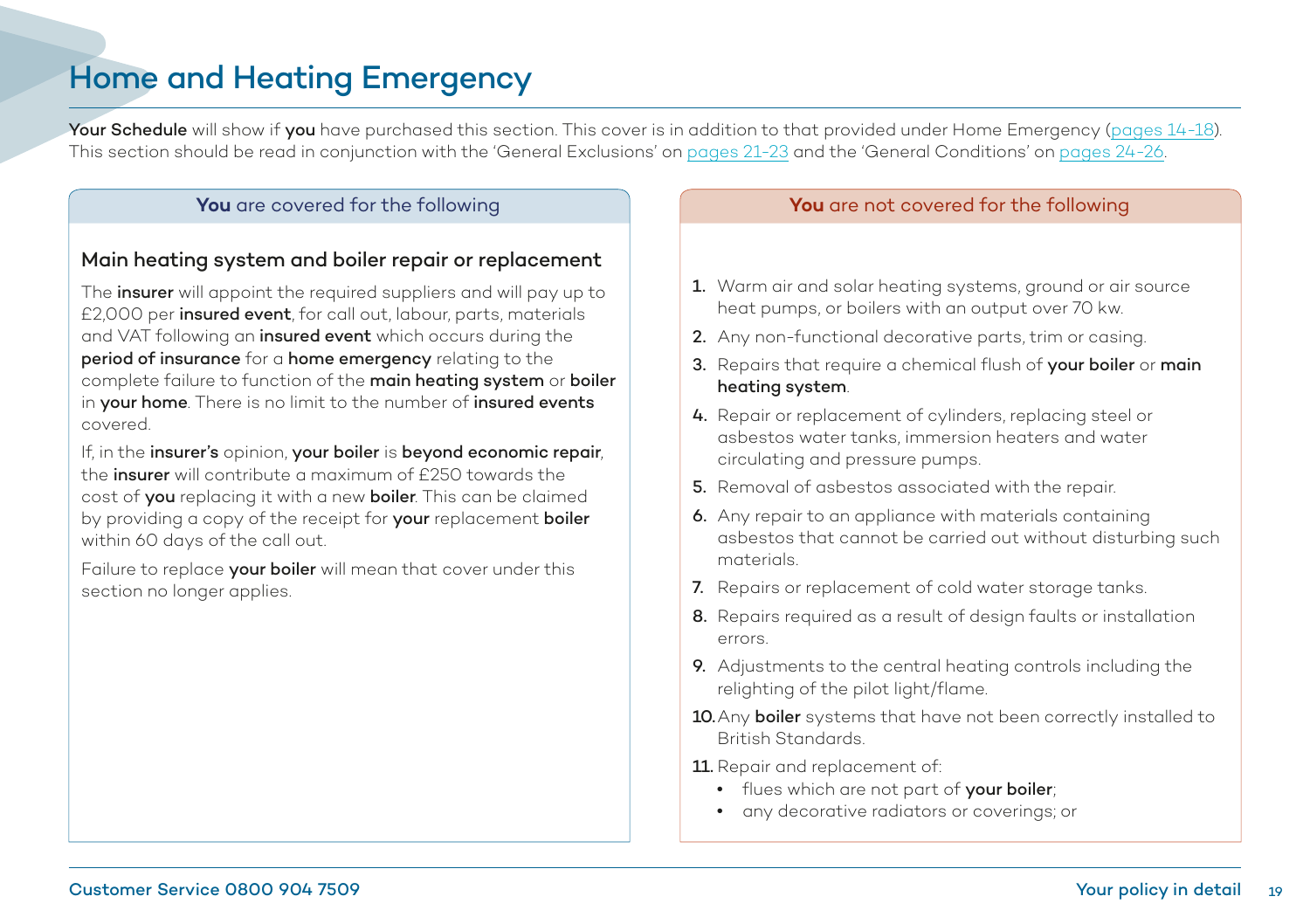#### **You** are covered for the following **You** are not covered for the following

**•** showers, fittings and taps.

#### 12. Any partial failure.

- 13. Descaling or desludging and any work arising from damage caused by hard water scale, rust or sludge deposit or from damage caused by corrosive water, water with a high chemical content or any water pressure adjustments on sealed installations.
- 14. Refilling the heating system with additives such as corrosion inhibitor.
- 15. Repairing or replacing parts of your main heating system, which are part of or are specifically designed for piped or electric under floor heating.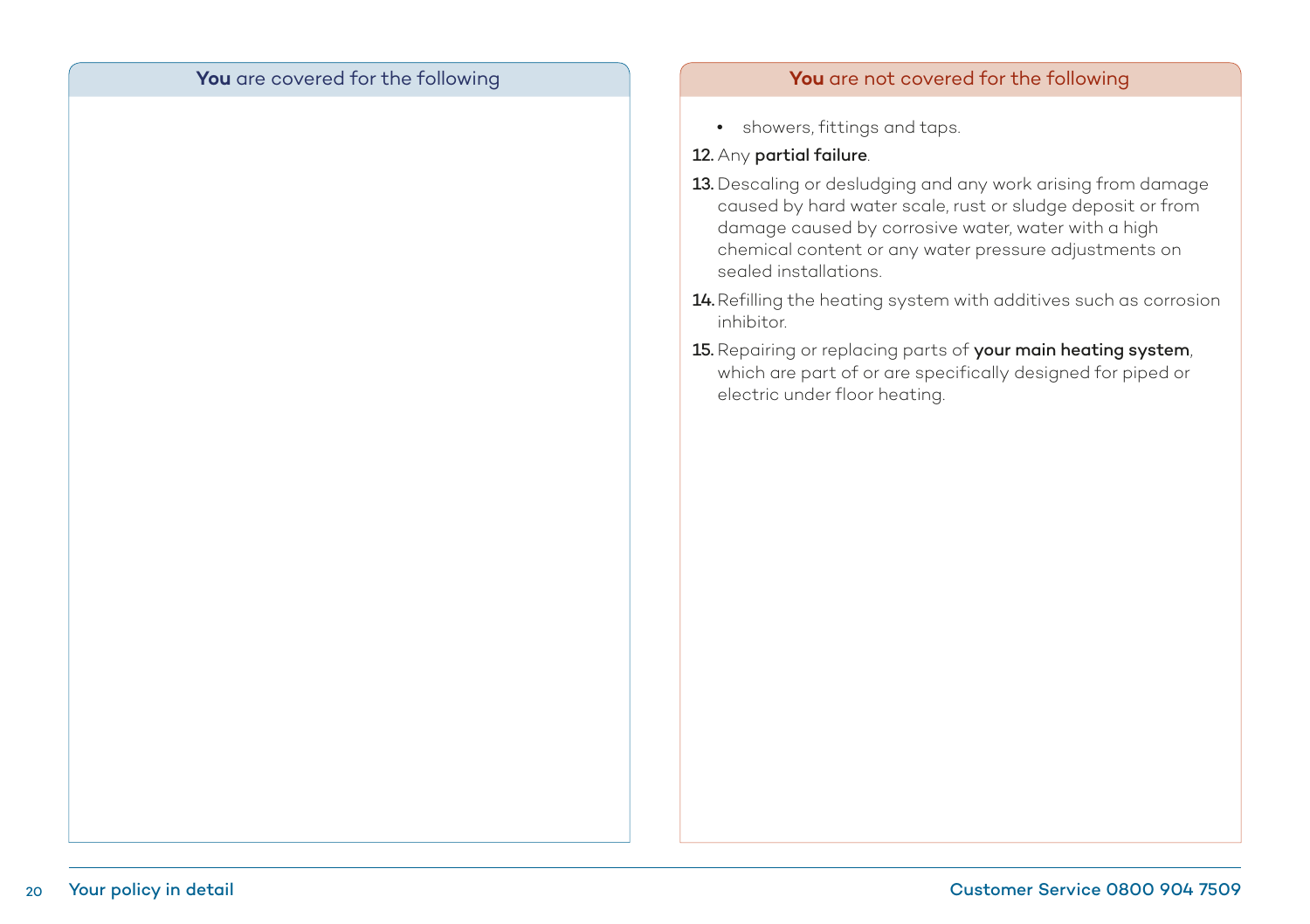# <span id="page-20-0"></span>General Exclusions that apply to the whole policy (except Annual Boiler Service)

The *insurer* will not cover

- 1. Any event or emergency, which happens before the start of your period of insurance or within 14 days of the start of this insurance. The 14-day restriction only applies at the start of your policy; it does not apply when you renew your cover. If you have upgraded **your** policy to include additional sections this 14-day exclusion period applies to the additional sections from the point at which they are added. If you have upgraded from another Saga Home Emergency policy this 14-day exclusion period will be waived for losses that would have been insured under **your** previous policy.
- 2. Any boiler other than the main boiler in your home. (This exclusion is also applicable to the boiler service cover.)
- 3. Any loss or damage arising from circumstances that you were aware of at the time of entering into this contract, which existed before your application for this insurance policy or which occurs during the 14 day exclusion period. This includes any loss or damage arising from circumstances that you were aware of at the time of upgrading **your** policy to include additional sections or upgrading from another Saga Home Emergency policy.
- 4. Any cost, including the cost of parts or services, relating to work carried out by **your** own contractor unless it has been agreed by the *insurer*, prior to work commencing, through the 24-hour claims number.
- 5. Any loss or damage resulting from a lack of proper maintenance, including that caused by or to a **boiler** or **main heating system** which has not been properly maintained in accordance with the manufacturer's instructions.
- 6. Any claim relating to the failure of equipment or facilities

which is a result of them being incorrectly installed, repaired or modified, or which is caused by a design fault which makes them inadequate or unfit for use, or any **boiler** which has not been correctly installed to British Standards.

- 7. Claims for parts or labour if the equipment or facility is still under guarantee or warranty from the manufacturer, supplier or installer.
- 8. The malfunction or blockage of septic tanks, cess pits or fuel tanks, or blockages due to the failure to empty such items.
- 9. Any costs we would incur gaining access to your system or appliance in order to make a repair, including where a siphon unit is in a cistern that is partially or fully concealed behind any form of wall casing or covering, with the exception of a plumbing home emergency where there is escape of water.
- 10. Any costs for gaining access to an appliance or system where the system is inaccessible due to design fault.
- 11. Any damage incurred in gaining access to your appliance, boiler or main heating system; we will not cover any associated making good or redecoration.
- 12. Any damage to the fabric of the **property** and any contents, fixtures, fitting or other item of equipment, not directly causing the **breakdown** or **home emergency**.
- 13. Any claims arising out of subsidence, landslip or heave.
- 14. Damage to boundary walls, gates, hedges or fences and any damage to detached garages or outbuildings.
- 15. The replacement of the original ground surface, fittings, construction or plants of any description, turf and lawns in the event that the insurer has to evacuate or dig on your property.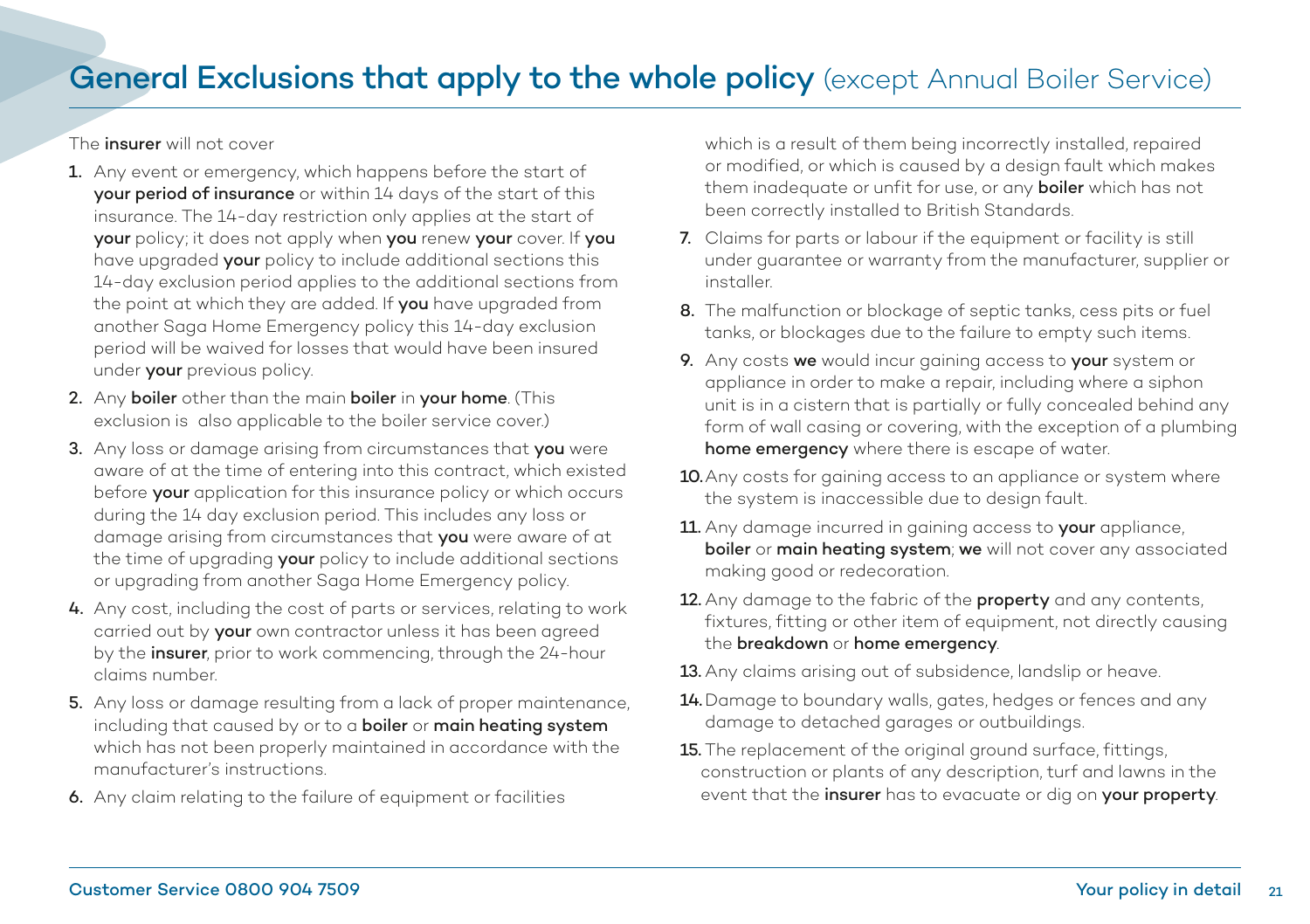- 16. Descaling and any work arising from hard water scale or from damage caused by excessive water or sludge resulting from corrosion.
- 17. Any claim relating to the interruption, failure or disconnection of the mains utility supplies. This includes non-payment or failure to purchase and provide sufficient supply.
- 18. Replacing or repairing any steel, lead or central heating iron pipes.
- 19. Removal of asbestos associated with the repair.
- 20. Any repair or replacement of domestic appliances.
- 21. Any repair or replacement of under floor heating systems.
- 22. Any fall in market value as a result of repairs or reinstatement.
- 23. Any consequences of war, invasion, act of foreign enemy, hostilities (whether war be declared or not), civil war, rebellion, revolution, insurrection or military or usurped power.
- 24. Damage caused by pressure waves from aircraft and other aerial devices travelling at sonic or supersonic speeds.
- 25. Any legal liability, loss or damage to any property, or any resulting loss or expense directly or indirectly caused by or contributing to or arising from ionising radiation or radioactive contamination from nuclear fuel or nuclear waste; or the radioactive, toxic, explosive or other hazardous properties of explosive nuclear equipment or its nuclear parts.
- 26. Loss, damage, or any resulting loss or liability or injury directly or indirectly caused by, contributed to or arising from pollution or contamination unless it is: caused by a sudden, identified, unexpected and unforeseen accident which happens in its entirety at a specific moment of time during the period of insurance at the property; and reported to us within 30 days of the end of the **period of insurance**. In which case, all such pollution or contamination will be considered to have happened at the time of such accident.
- 27. Loss, damage, cost or expense of whatever nature directly or indirectly caused by, resulting from or in connection with any act of terrorism regardless of any other cause or event contributing at the same time or in any other sequence to the loss. For the purpose of this exception an act of terrorism means the use, or threatened use, of biological, chemical and/or nuclear force by any person or group of people whether acting alone or on behalf of or in connection with any organisation(s) or government(s) committed for political, religious, ideological or similar purposes including the intention to influence any government and/or to put the public or any section of the public in fear.
- 28. Any losses that are not directly associated with the insured event unless expressly stated in this policy.
- 29. Claims where your home has been unoccupied for more than 60 consecutive days.
- 30.Damage caused by a malicious act by you, your tenant or anyone else living in your home.
- 31. Any fixture where its replacement is solely necessary as a result of changes in legislation or health and safety guidelines.
- 32. Any loss or damage caused by the *insurer*, their employees, agents or sub-contractors where:
	- a) there is no breach of a legal duty owed to you by the insurer or their employees, agents or sub-contractors;
	- b) such loss or damage is not a reasonably foreseeable result of such a breach; or
	- c) any loss or damage, or any increase in the same, results from any breach or omission by you.
- 33. Any losses relating to business interests you may have including, without limitation, loss of profits, loss of opportunity or of business or losses relating to business interruption.
- 34. Any claims relating to shared facilities where you don't have sole responsibility.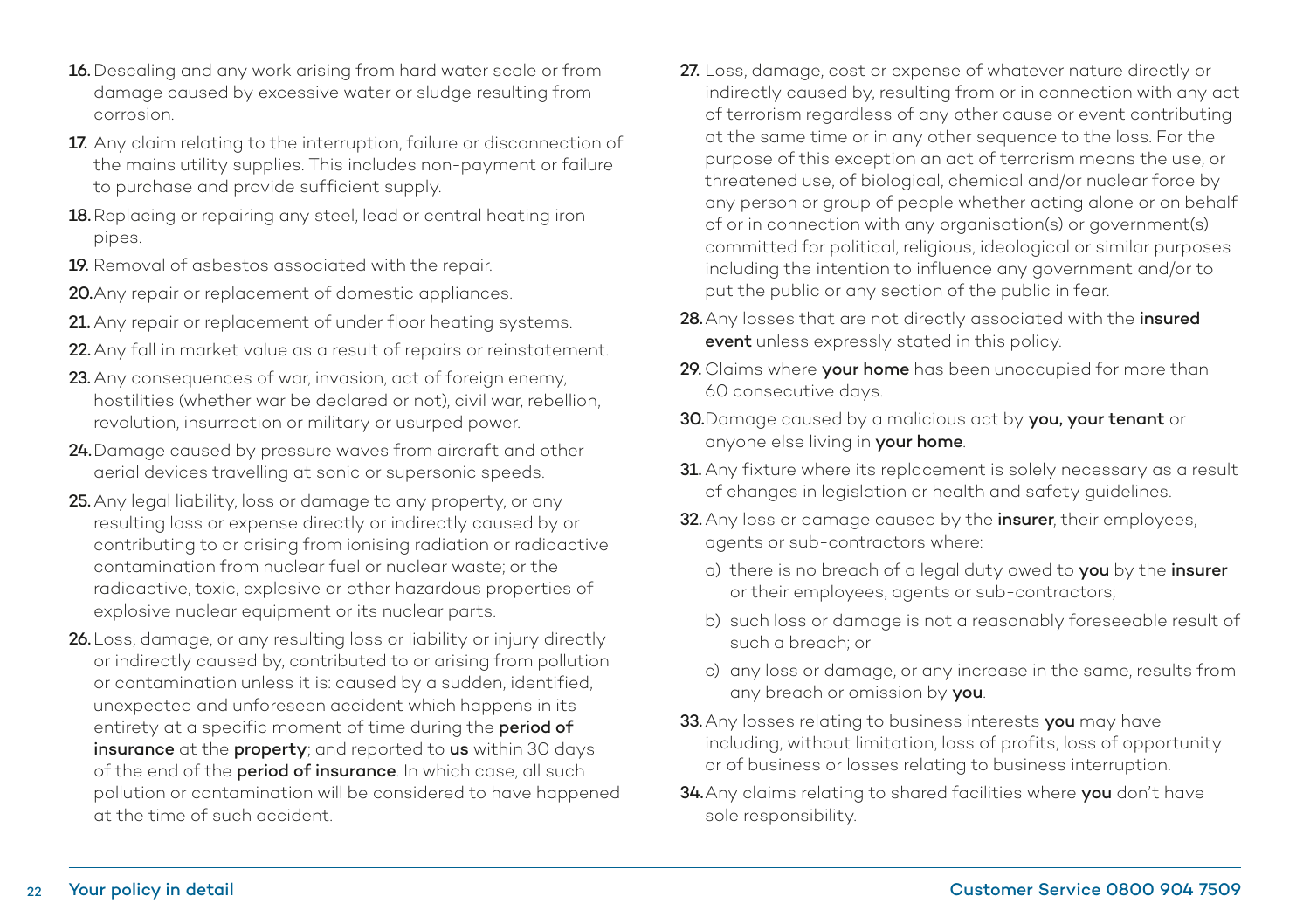- 35. Any cover where you are not the owner, the occupier or the private tenant of the property.
- 36. We will not provide cover, pay any claim or provide any benefit if doing so would expose us to any sanction, prohibition or restriction under United Nations resolutions or the trade or economic sanctions, laws or regulations of the European Union, United Kingdom or United States of America.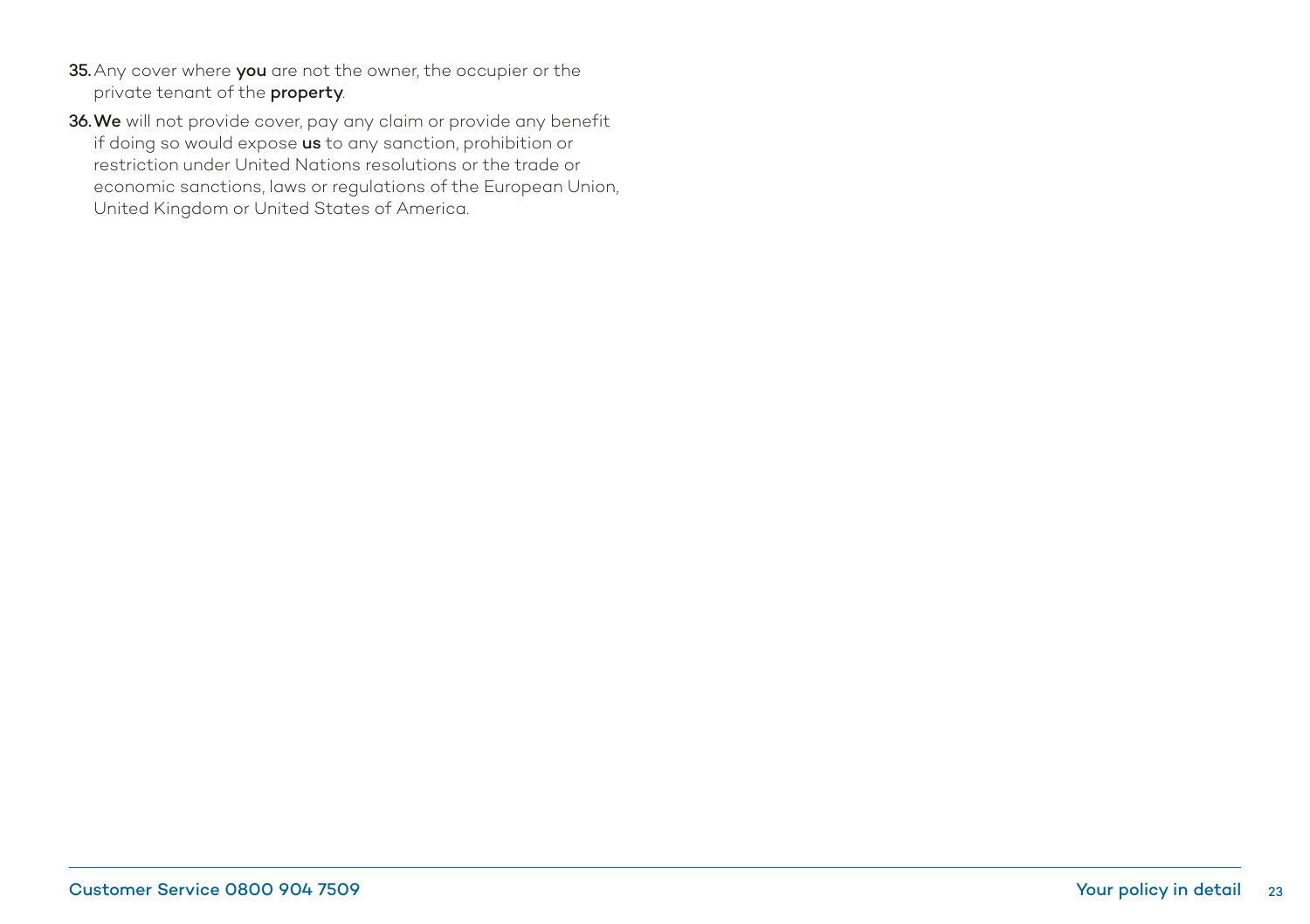#### <span id="page-23-0"></span>Your duty

1. The insurance cover this policy provides depends on the terms and conditions in this Policy Book. You must comply with these terms and conditions to have the full protection of your policy.

It is your duty to provide us with correct information and answer our questions with reasonable care and honestly, truthfully and completely. You must tell us as quickly as possible if you change your home address or your boiler.

If you, or anyone acting for you, have deliberately misrepresented the answer to our questions, or misrepresented any answers provided to online questions by manipulating an answer and these answers have:

- **•** influenced our decision to provide you with insurance we would otherwise not have agreed to provide, or
- $\cdot$  influenced the terms and conditions on which we have provided cover, or
- prevented us from charging the correct premium,

#### we will:

- treat your policy as if it never existed and return any premium you have paid for the policy, unless we have identified a false or fraudulent claim when General Condition 11 will also apply.

If the misrepresentation is not deliberate but is careless we will either:

- treat your policy as if it never existed and return any premium you have paid for the policy if we would not have accepted the risk had you given the correct information; or
- amend your policy details to record the correct information, apply any terms that would have been applied had you given the correct information, and charge and collect any additional premium due. Saga will also charge an administration fee.

#### Claims

- 2. Cover under the Home Emergency section, including when the cover is provided under the Home and Heating Emergency section, is for **home emergencies** only and does not apply in respect of any claim that is not a **home emergency**.
- 3. The insurer is entitled to:
	- take over, defend or settle any legal action in your name;
	- take legal action at their expense and for their benefit, but in your name, to recover any payment they have made under the policy; and
	- receive from you any help and information they may need.
- 4. Where replacement parts are required basic standard fittings will be fitted that comply to current regulations. The insurer will not pay for repairing and/or replacing any undamaged item in a matching set.
- 5. You, your tenant or your representative, who must be an adult of 18 years or older, must be at the **property** when the repairers attend. If you, your tenant or your representative are not at the property at the time arranged with the insurer they will charge you a fee to cover the cost of the call out.
- 6. If you are not the registered owner of the property, but are the registered tenant, then for cover to be valid you must, at the time of making a claim, confirm that you have the registered owner's consent to allow the insurer or their representatives to deal with the **insured event**, remedial work and/or service (as applicable) emergencies in the **property you** are renting. If these conditions are not fulfilled then the insurer reserves the right not to provide service and/or cover under the terms of the policy with you.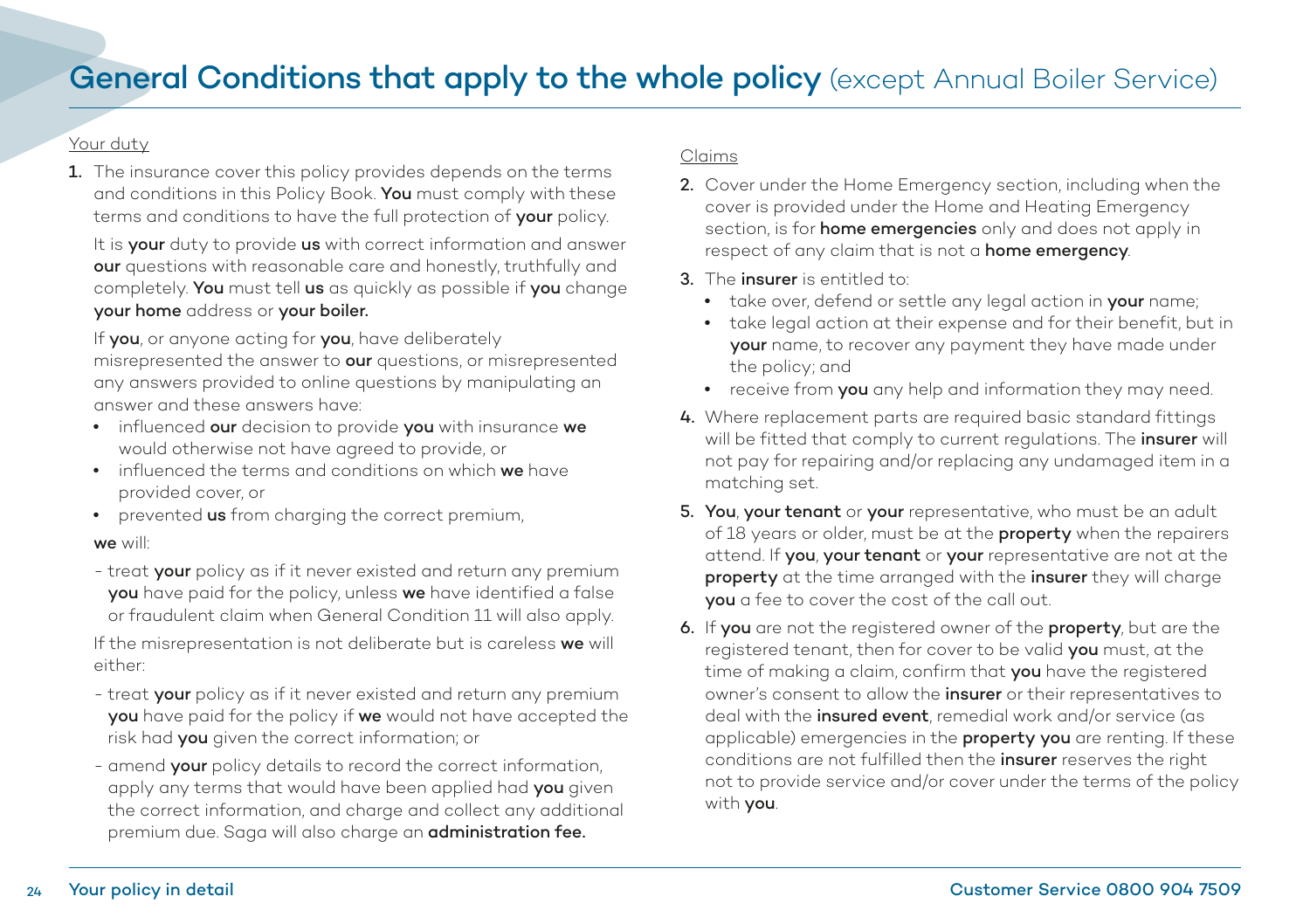- 7. In instructing us to perform the services, you confirm that you have obtained all necessary consents and authorisations (including but not limited to consent from the relevant planning authority and/or listed building consent) and we accept no liability where you have failed to do so. You agree we have no responsibility for any liability or damage that arises from lack of necessary consents and authorisations and that you will make good any losses, costs or damages which we incur as a result of any claims against us for services performed without the necessary consent.
- 8. If weather conditions mean that either:

a) it is not safe for the engineer to complete the services, or b) the services could not be carried out to required standards, then we reserve the right to rearrange an appointment.

#### Cancellation

9. Cancellation within the first 14 days

If you cancel your policy within 14 days of receiving it we will refund your full premium within 30 days.

If you do wish to cancel your policy and the insurance cover has not yet commenced you will be entitled to a full refund of the premium.

If you do not exercise your right to cancel your policy, it will continue in force and you will be required to pay the premium.

For your cancellation rights outside the statutory cooling off period, please refer to the following paragraph.

#### 10. Cancelling your policy

If this policy no longer meets your needs you have the right to cancel it at any point during its duration. You can telephone Saga on 0800 904 7509 or write to us at Saga Services Limited, Middelburg Square, Folkestone, Kent CT20 1AZ to cancel your policy. Cancellation is effective from the date your letter is

#### received.

We or Saga Services may cancel this policy by giving you seven days notice by recorded delivery letter. We will send this notice to your last known address.

We will refund any premium owing to you on a pro-rata basis, if you have not made a claim under this policy or your Saga Home Insurance policy.

If you have made a claim we will not refund any premium paid.

Please note that, if you amend or cancel your policy at any time during the policy year and have paid by credit card or cheque, we will be unable to refund any amounts of £5 or less. Similarly, if you make any changes to your policy or cancel it at any time during the policy year, we will only request any payment from you if the amount is over £5. We will deduct an administration fee from your refund.

#### Fraudulent claims

- 11. If we discover that you, anybody insured by this policy or anyone acting for you has knowingly:
	- made a fraudulent or false claim in full or in part or exaggerated the amount of the claim;
	- misrepresented any answers to our questions or withheld any relevant information in order to influence us to accept a claim;
	- provided false or invalid documents in support of a claim; or
	- following an allegation or suggestion of fraud by us or another insurer, withdrawn a claim, had a claim refused or declined or had a policy cancelled or made void,

we will investigate the claim and this could result in legal action by us.

#### We may:

- treat your policy as if it never existed from the date of the fraud or misrepresentation and retain any premium you have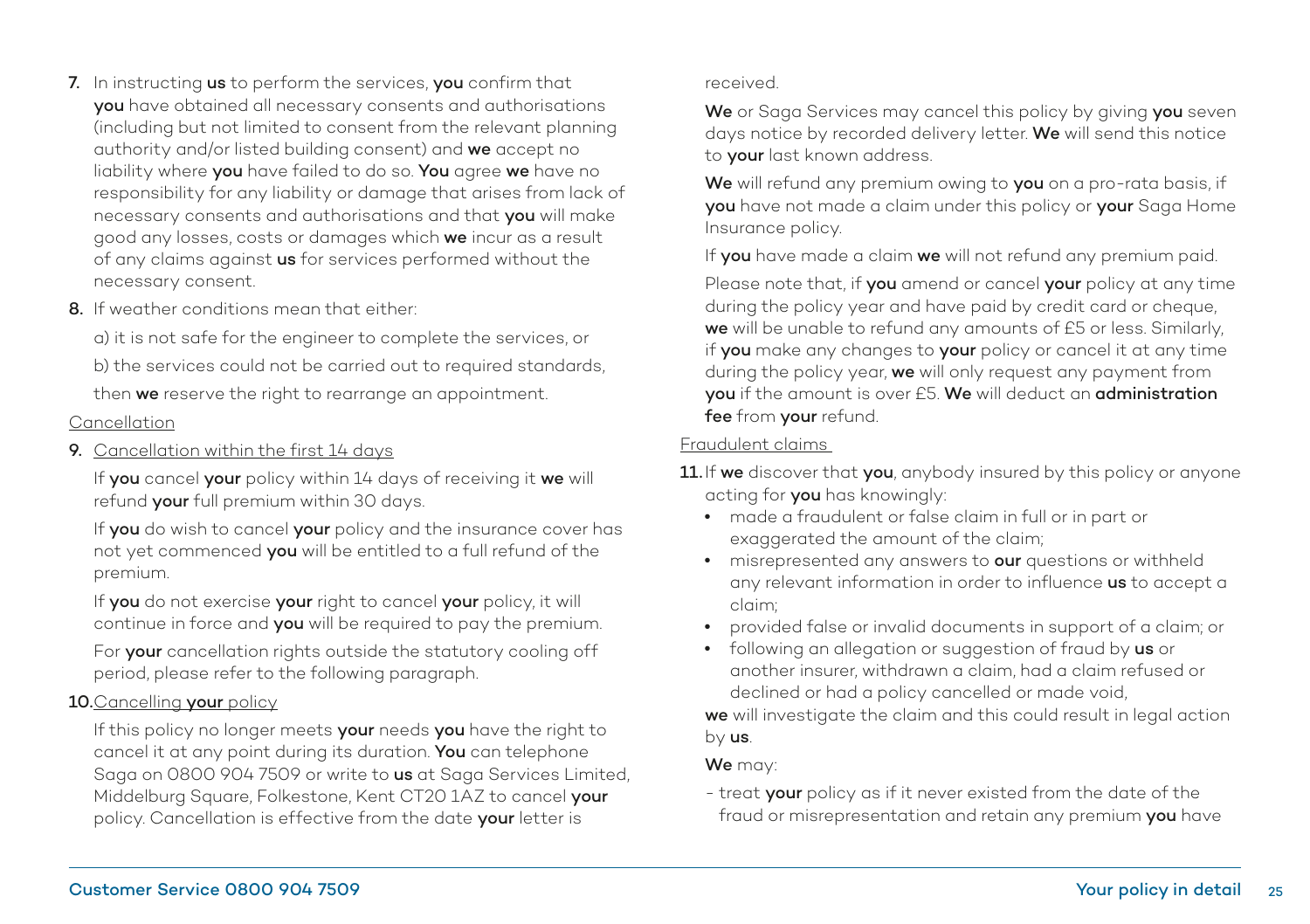paid for these policies;

- serve you with a seven-day notice of cancellation on all other policies that you hold with us; and
- pass details to the Police and fraud prevention agencies;

or

- refuse to pay the whole of your claim if any part is in any way fraudulent, false or exaggerated and recover from you any costs that we have incurred.

The law and language that applies to the policy

- 12. Unless we have agreed otherwise, this contract will be governed by English law.
- 13. The terms and conditions and all other information concerning this insurance are supplied in the English language and we and Saga Services undertake to communicate in this language for the duration of the policy.
- 14. Save for the rights granted to us under this policy any person or company who is not a party to this policy does not have any rights they can enforce under this policy by virtue of the Contracts (Rights of Third Parties) Act 1999 except those they have by law.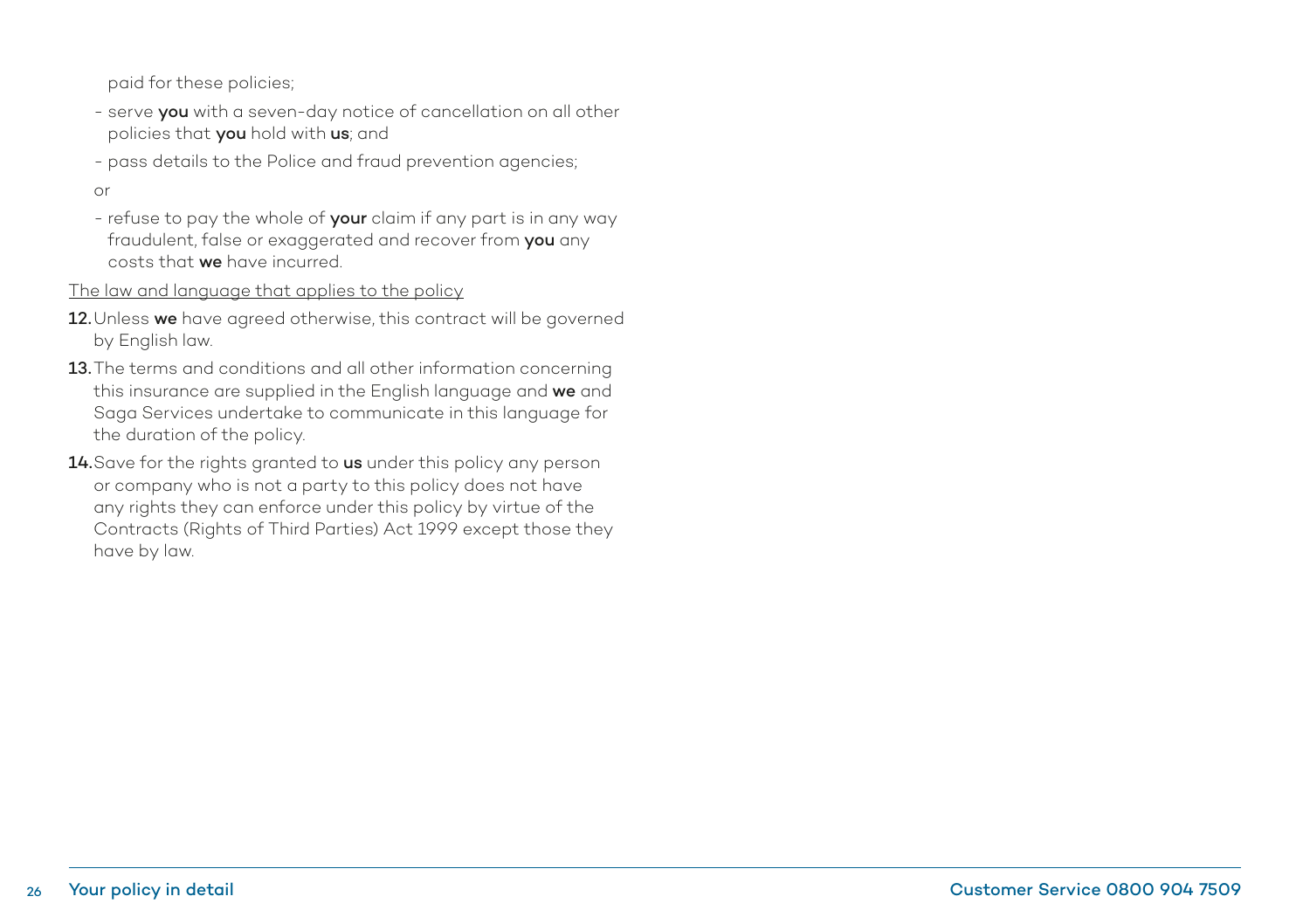## **Annual Boiler Service** (Not available for properties you let to tenants)

Your Schedule will show if you have purchased this service.

If you have any questions or queries relating to your boiler service or these terms and conditions please call us on: 0800 092 1439. Any suspected gas leaks should be reported immediately to the National Gas Emergency Service on 0800 111 999.

Definitions applying to Annual Boiler Service only:

| <b>Boiler</b>                      | The boiler at the <b>home</b> on which the <b>services</b><br>are performed or requested to be performed.                                                                                                                                                                                                                                  |
|------------------------------------|--------------------------------------------------------------------------------------------------------------------------------------------------------------------------------------------------------------------------------------------------------------------------------------------------------------------------------------------|
| <b>Breakdown</b>                   | A sudden and unexpected problem with your<br>main heating system.                                                                                                                                                                                                                                                                          |
| Engineer                           | The person providing the services.                                                                                                                                                                                                                                                                                                         |
| Fee(s)                             | The sum, calculated in accordance with clause<br>1, which you agree to pay us in consideration<br>of the performance of the services which shall<br>include the parts and labour identified to you<br>by us and/or, where applicable, our attendance<br>fee, and any VAT and other applicable taxes<br>payable in relation to such sum(s). |
| Immediately<br>dangerous           | A <b>boiler</b> which if operated or left connected to<br>a gas supply, is an immediate danger to life or<br>property.                                                                                                                                                                                                                     |
| National Gas<br><b>Call Centre</b> | The dedicated 24-hour UK-based service<br><b>Emergency Service</b> centre for all gas enquiries, available on<br>0800 111 999                                                                                                                                                                                                              |
| Service(s)                         | The <b>boiler</b> service that we provide to you under<br>these terms and conditions in relation to your<br><b>property</b> including but not limited to both<br>labour and parts.                                                                                                                                                         |
| We, us, our                        | AXA Assistance (UK) Ltd of the Quadrangle,<br>106-118 Station Road, Redhill, Surrey RH1 1PR.                                                                                                                                                                                                                                               |

#### Annual Boiler Service

The annual service is a safety and efficiency check, which includes the following:

- boiler performance test
- $\cdot$  controls check
- flue terminals and output test
- pipe work and ventilation check
- gas pressure and heat input check
- full test of all gas boiler components and functionality, seals and ignition system
- $\cdot$  disassembly and cleaning of key components
- advice on using central heating efficiently.

#### General terms of contract

#### Appointments and cancellation

- 1. You will be contacted within 28 days of the cover start date to arrange your appointment. You will receive a call the day before the appointment to confirm the date and time slot. If you have not received a call in this time, or have any queries around a booked appointment, please contact us on 0800 092 1439.
- 2. If you or your representative are not at the property at the appointment time arranged with us, we may charge you an attendance fee.
- 3. If you rearrange the service appointment more than 24 hours prior to your appointment, you may do so without being charged an attendance fee.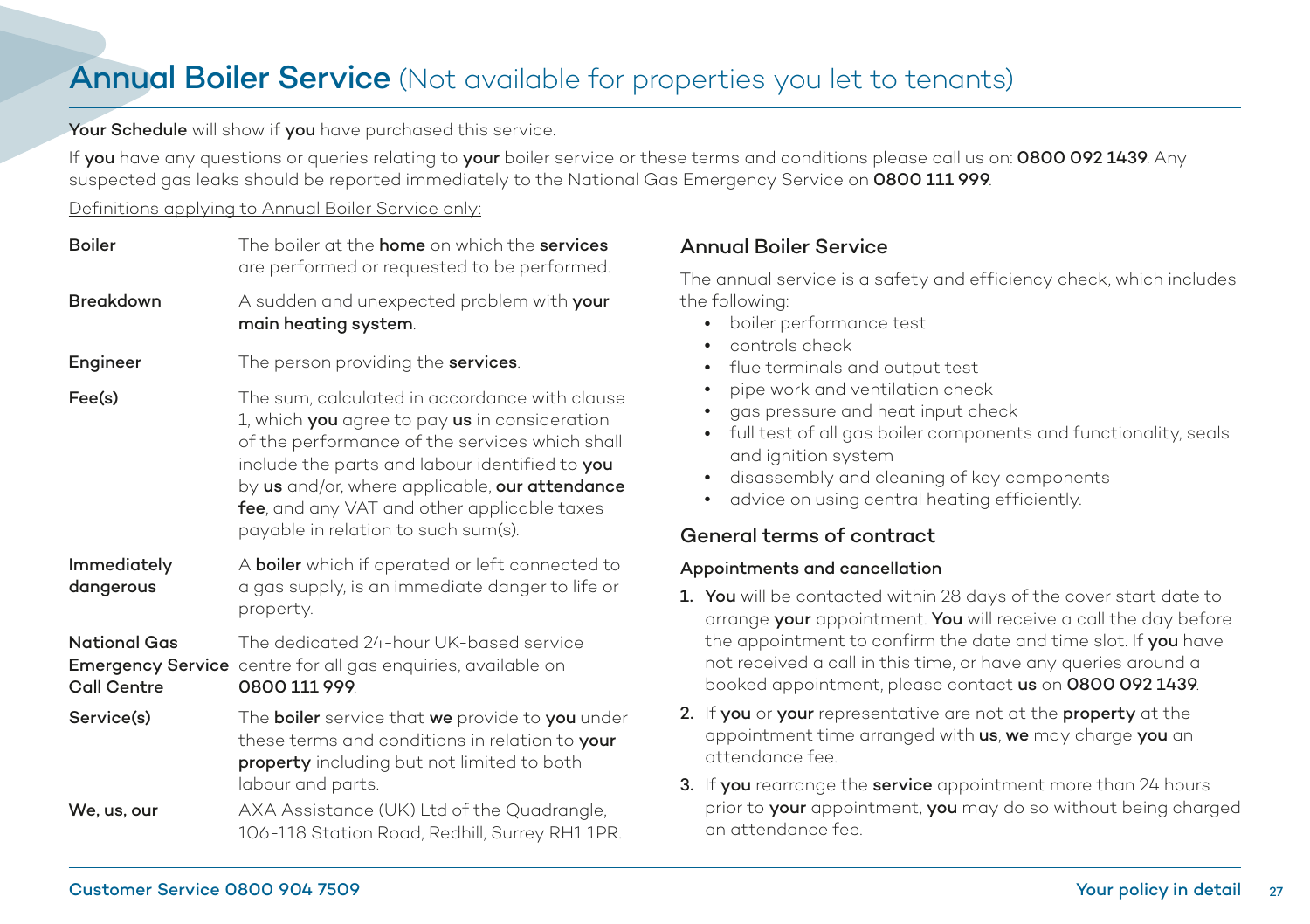4. If you rearrange your appointment less than 24 hours prior to your appointment, we may charge you an attendance fee.

#### The service and exclusions

- 5. The delivery of the service in itself does not provide validation of any insurance cover offered by us. For the avoidance of doubt, by providing the service, we do not validate that your boiler qualifies for cover under any of the Saga Home Emergency family of products.
- 6. The service will be delivered by a Gas Safe registered engineer.
- 7. The service is a safety and efficiency inspection which will include: a **boiler** performance test, checking controls, testing of flue terminals and output, checking pipework and ventilation, gas pressure and heat input check, full testing of all gas **boiler** components and functionality, seals, ignition system, and the disassembly and cleaning of key components. In addition, advice on using central heating efficiently will be provided to you.
- 8. The service includes up to £10 of materials and parts. Additional charges may be payable by you if the service requires the purchase of service parts greater than £10. The engineer will inform you of those costs before commencing your service.
- 9. If your boiler passes the safety inspection element of the service you will be provided with a dated certificate which acts as proof of service and safety inspection.
- 10. If your boiler fails the safety inspection then you will not be issued with a certificate. The engineer will explain to you the work that needs to be done in order to pass. The service does not include any further work required to pass the safety inspection.
- 11. If your boiler is categorised as immediately dangerous then, with your permission, the boiler will be physically disconnected, capped off and labelled 'do not use'. If your permission is not provided, the National Gas Emergency Service Call Centre will

be informed (this is a legal requirement we are required to meet).

- 12. The service is only available for domestic **boilers**:
	- (i) up to 70kw power output;
	- (ii) that do not contain asbestos.
- 13. The service does not include:
	- (i) removing sludge or hard-water scale from the boiler or system (PowerFlush);

(ii) repairing the boiler;

(iii) repairing or replacing parts of the central heating system and controls.

- 14. You must provide us with clear unobstructed and safe access to the boiler and central heating components. If such access is not provided at the time of the service, we may not be able to carry out the works. Where access may only be gained by the removal of kitchen cupboards, furniture etc, we will not be liable for any damage which occurs provided we have taken care in removal and you may be asked to sign a disclaimer regarding the same.
- 15. We will only cover your main boiler and not a second boiler.

#### Liability

- 16. Where we agree to carry out services for you, those services shall be undertaken by the engineer designated by us at our absolute discretion.
- 17. We have the right, at any time, to refuse to arrange service, to provide service or continue to provide service of whatever nature where we reasonably consider that:
	- (i) you or anyone accompanying you is behaving or has behaved in a threatening or abusive manner to our employees or agents, or to any third party contractor;
	- (ii) you have falsely represented that you are entitled to services that you are not entitled to;
	- (iii) you have assisted another person in accessing services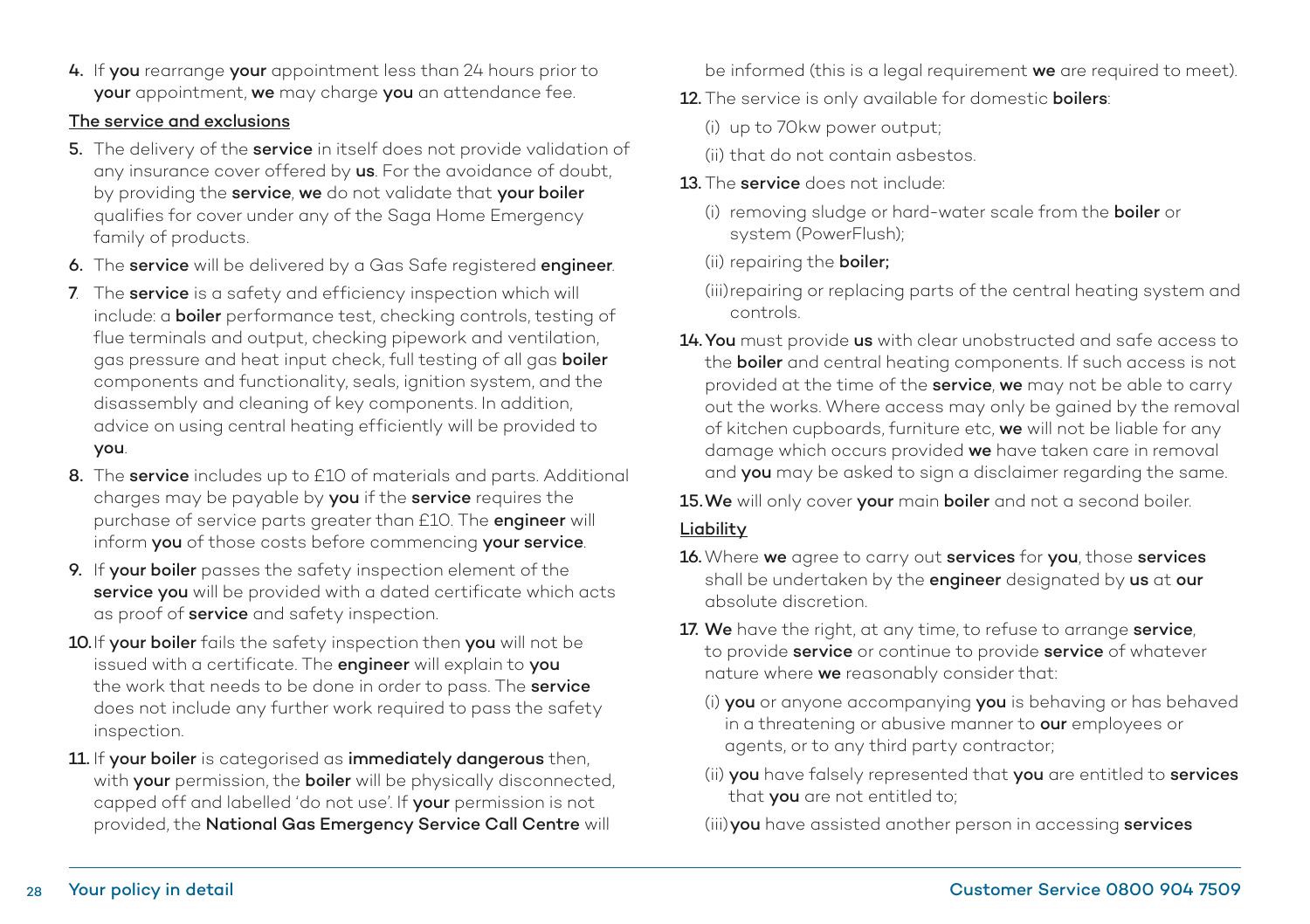provided by us to which they are not entitled:

 $(iv)$ you owe us money or have no ability to pay.

- 18. We shall not be liable for any delay or for the consequences of any delay in performing any of our obligations if such delay is due to any cause whatsoever beyond our reasonable control, and we shall be entitled to a reasonable extension of the time for performing such obligations.
- 19. We shall only be liable for rectifying services completed by us and shall not be held responsible for ensuing damage or claims resulting from this or other services overlooked or subsequently requested and not undertaken at that time.
- 20. While we seek to meet the service needs of our customers at all times, our resources are finite and this may not always be possible. We will endeavour to complete the services within the time estimates given to you. We will inform you of any delay as soon as reasonably practical.
- 21. We shall not be liable for any failure where such failure results from circumstances outside our control. Events which constitute circumstances outside our control include (but are not limited to) acts of God; outbreak of hostilities; riot; civil disturbance; acts of terrorism; acts of government or authority (including the refusal or revocation of any licence or consent); fire; subsidence; explosion; flood; snow, fog or other bad weather conditions; vehicle, equipment or systems failures; shortages of fuel or other necessary supplies; failure of telecommunications lines or systems; default of suppliers or subcontractors; theft; malicious damage; any refusal of access to (or inability to access) the agreed location for carrying out services; strike, lock out or industrial action of any kind.
- 22. If weather conditions mean that either:
	- a) it is not safe for the engineer to complete the services; or
	- b) the services could not reasonably be carried out to required standards,

then we reserve the right to rearrange an appointment. In these situations, you will be given as much notice as possible.

- 23. We and our agents or sub-contractors, shall not be liable to you for any loss or damage caused by us, our employees, agents or sub-contractors where:
	- a) there is no breach of a legal duty owed to you by us or our employees, agents or sub-contractors;
	- b) such loss or damage is not a reasonably foreseeable result of such a breach; or
	- c) any loss or damage, or any increase in the same, results from any breach or omission by you.

We, our employees, agents or sub-contractors shall not, in any event, be liable for losses relating to any business interests you may have including, without limitation, loss of profits, loss of opportunity or of business or losses relating to business interruption.

24. In instructing us to perform the services, you warrant that you have obtained all necessary consents and authorisations (including but not limited to consent from the relevant planning authority and/or listed building consent) and we accept no liability where you have failed to do so. You agree to hold us harmless and make good any losses, costs or damages which we incur as a result of any claims against us for services performed without the necessary consents.

25. Where you are not the owner of the property:

- (i) by instructing us to carry out the services in relation to the property, you warrant to us that you are authorised by the owner to do so; and
- (ii) you agree to hold us harmless and make good any losses, costs or damages which we incur as a result of any claims against us by the owner of the property alleging that, or resulting from the fact that, you were not authorised to so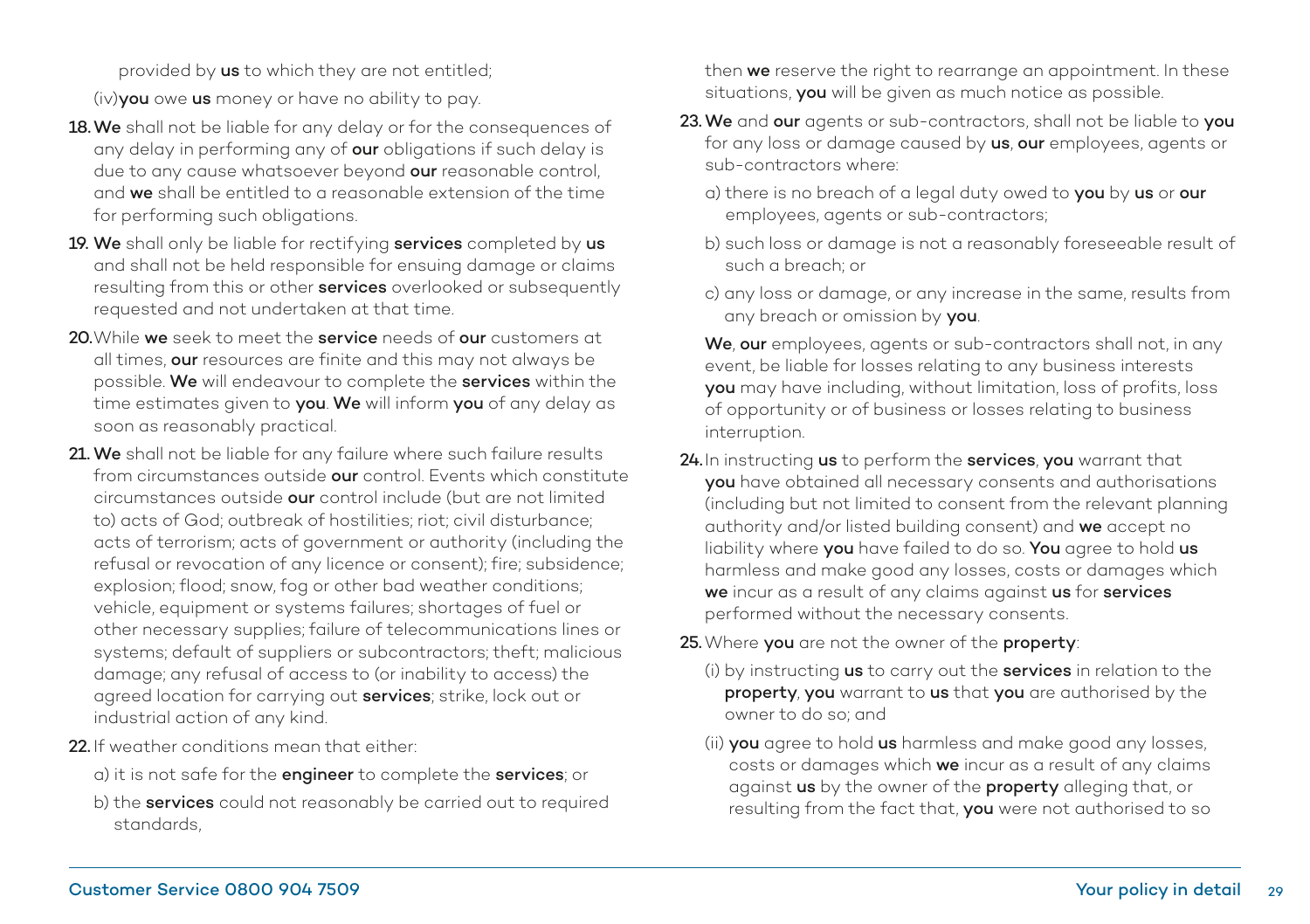instruct us and/or the provision by us of services under your direction.

#### Interpretation, use of English law and language

- 26. The headings used in these terms and conditions are for convenience only and shall not affect the interpretation of their contents.
- 27. These terms and conditions, and any agreement entered into in connection with the same, shall be interpreted in accordance with the laws of England and Wales and subject to the non-exclusive jurisdiction of the courts of England and Wales.

#### Cancellation

For a full refund you have 14 days to cancel your service.

After 14 days the fee for Annual Boiler Service is non-refundable.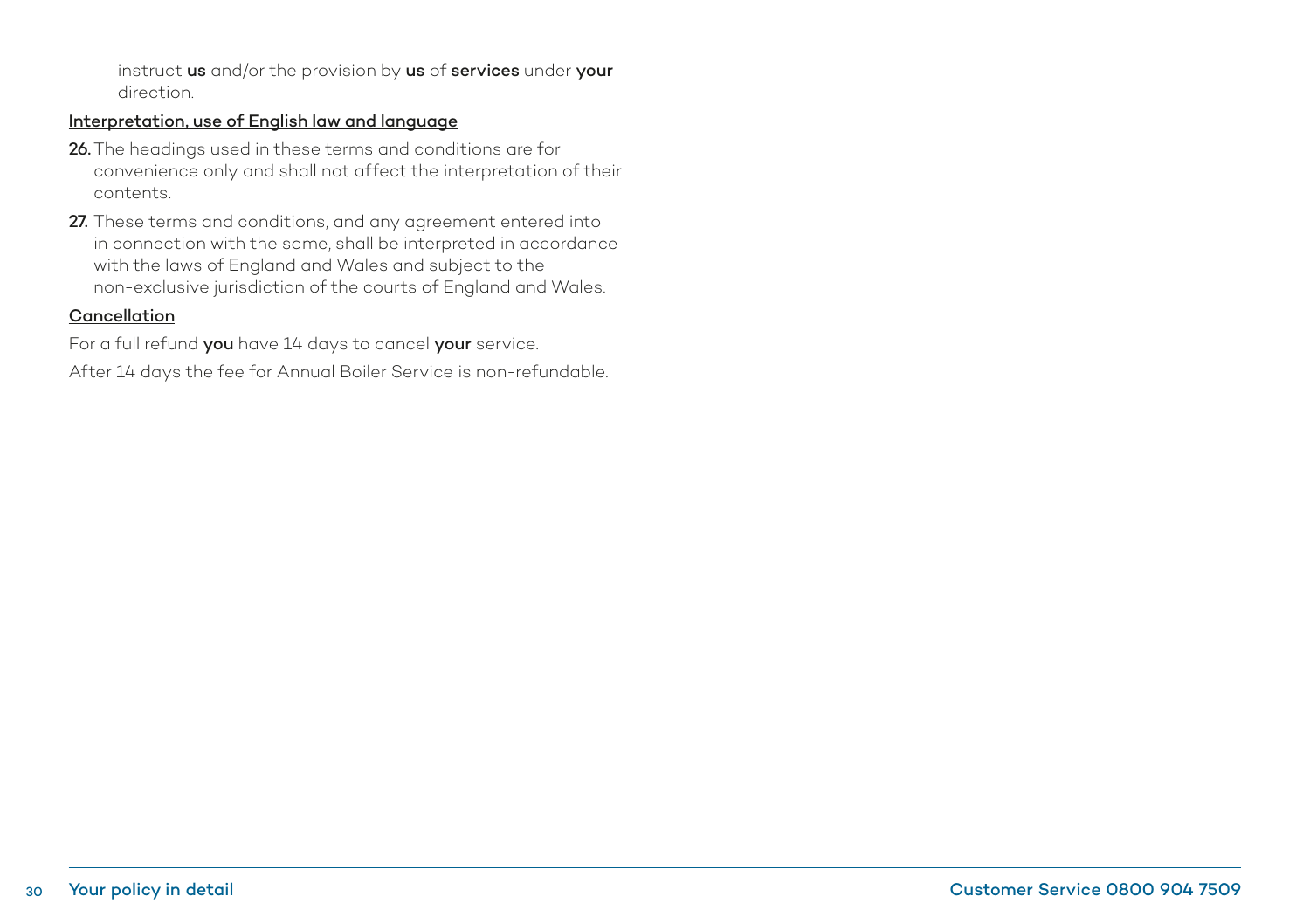# Notes